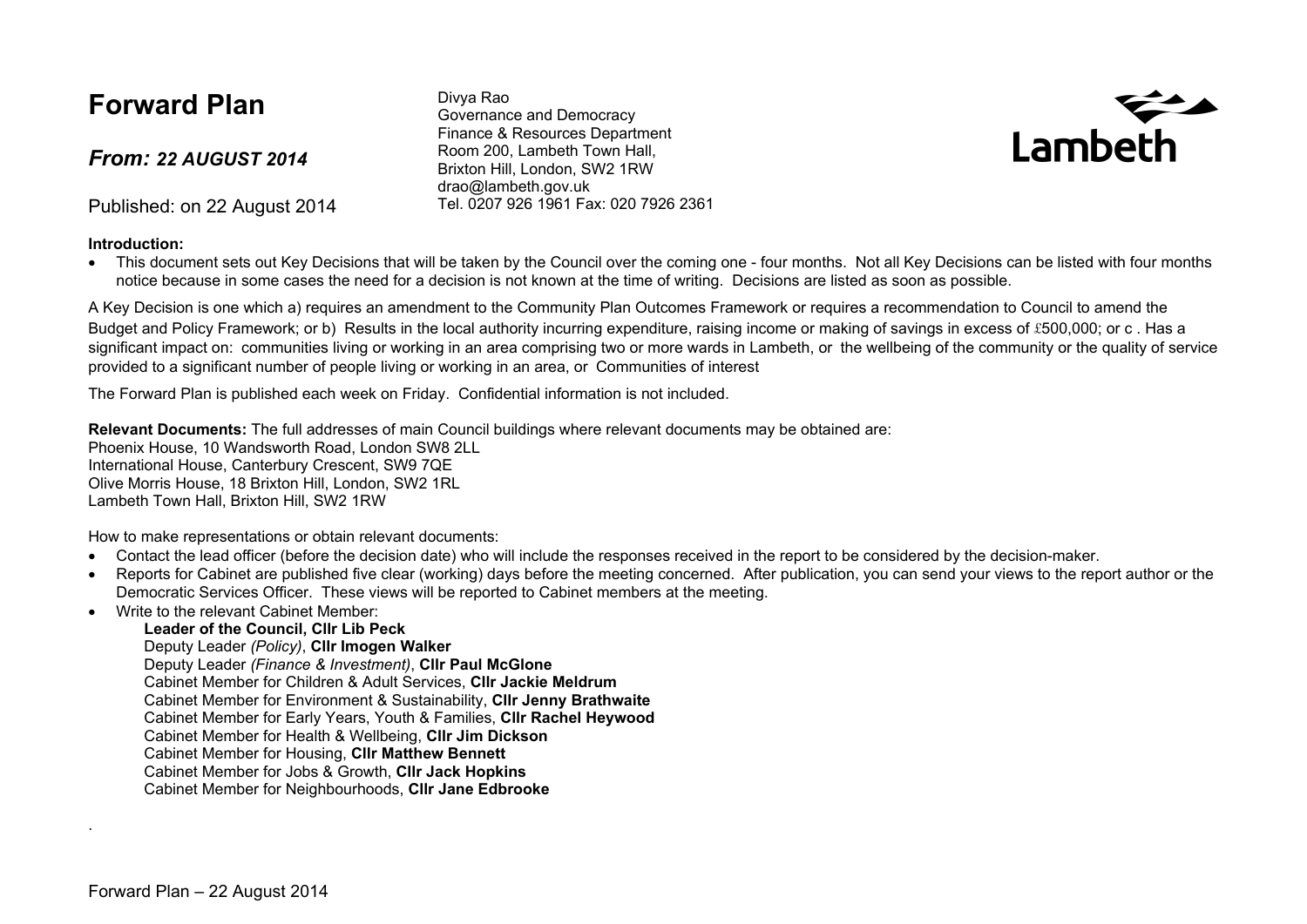| <b>Key Decision (Including Brief</b><br>Decision-maker.<br><b>Summary &amp; Expected</b><br><b>Edition of Forward Plan</b><br>when first appeared $\{2\}$<br>Outcome)<br>(including ward) $\{1\}$ | Date decision to be<br>taken $\{3\}$ | <b>External</b><br><b>Consultation:</b><br>Who<br><b>How</b><br>Closing date $\{4\}$ | <b>Relevant documents</b><br>${5}$ | <b>Lead Officer (to whom</b><br>representations should be<br>made, and holder of<br>documents) ${6}$ |
|---------------------------------------------------------------------------------------------------------------------------------------------------------------------------------------------------|--------------------------------------|--------------------------------------------------------------------------------------|------------------------------------|------------------------------------------------------------------------------------------------------|
|---------------------------------------------------------------------------------------------------------------------------------------------------------------------------------------------------|--------------------------------------|--------------------------------------------------------------------------------------|------------------------------------|------------------------------------------------------------------------------------------------------|

### **Reports to be considered by Cabinet**

# **Reports to be approved by Cabinet**

| Lambeth Child Employment By<br>Laws<br>The proposal is to set local By<br>Laws which govern and support<br>children between the ages of 13-<br>16 (of statutory school age)<br>whilst employed by businesses<br>registered and operating in the<br>Lambeth area. | Cabinet<br>Council<br>15 November 2013 | 27 Oct 2014<br>19 Nov 2014 | Extensive campaign<br>with posters, leaflets<br>and newspaper<br>articles and adverts.<br>Email to all Lambeth<br>school head teachers<br>& governors | Lambeth Child<br><b>Employment By Laws</b> | Cathy Twist, Delivery<br>Director, Education, Learning<br>and Skills<br>Keisha Rose, Secondary<br>Admissions and Child<br><b>Employment Officer</b><br>ctwist@lambeth.gov.uk |
|------------------------------------------------------------------------------------------------------------------------------------------------------------------------------------------------------------------------------------------------------------------|----------------------------------------|----------------------------|-------------------------------------------------------------------------------------------------------------------------------------------------------|--------------------------------------------|------------------------------------------------------------------------------------------------------------------------------------------------------------------------------|
| All Wards                                                                                                                                                                                                                                                        |                                        |                            |                                                                                                                                                       |                                            | KRose@lambeth.gov.uk<br><b>International House</b><br>Tel: 020 7926 9541                                                                                                     |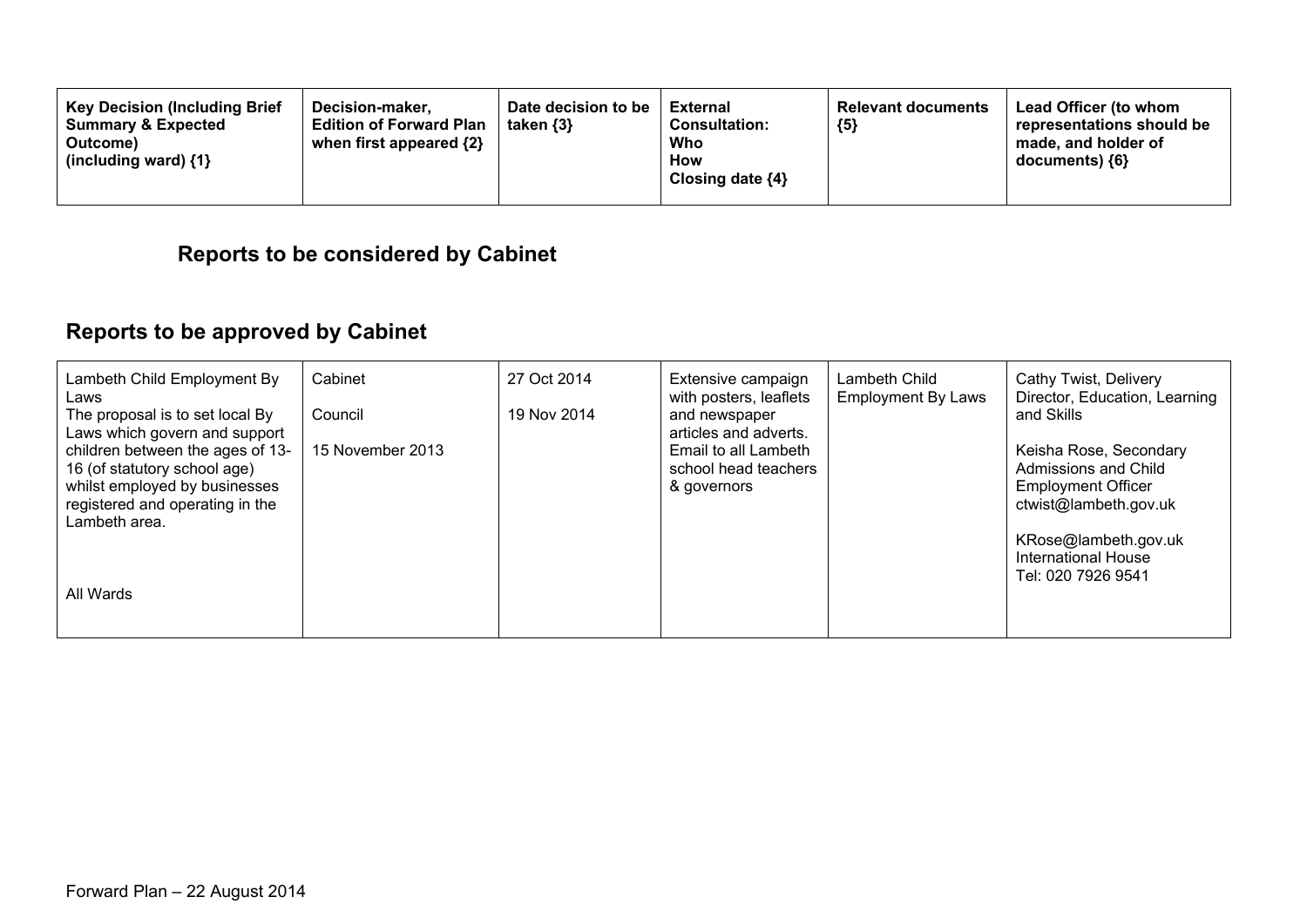**Reports to be approved by the Health and Wellbeing Board**

**None**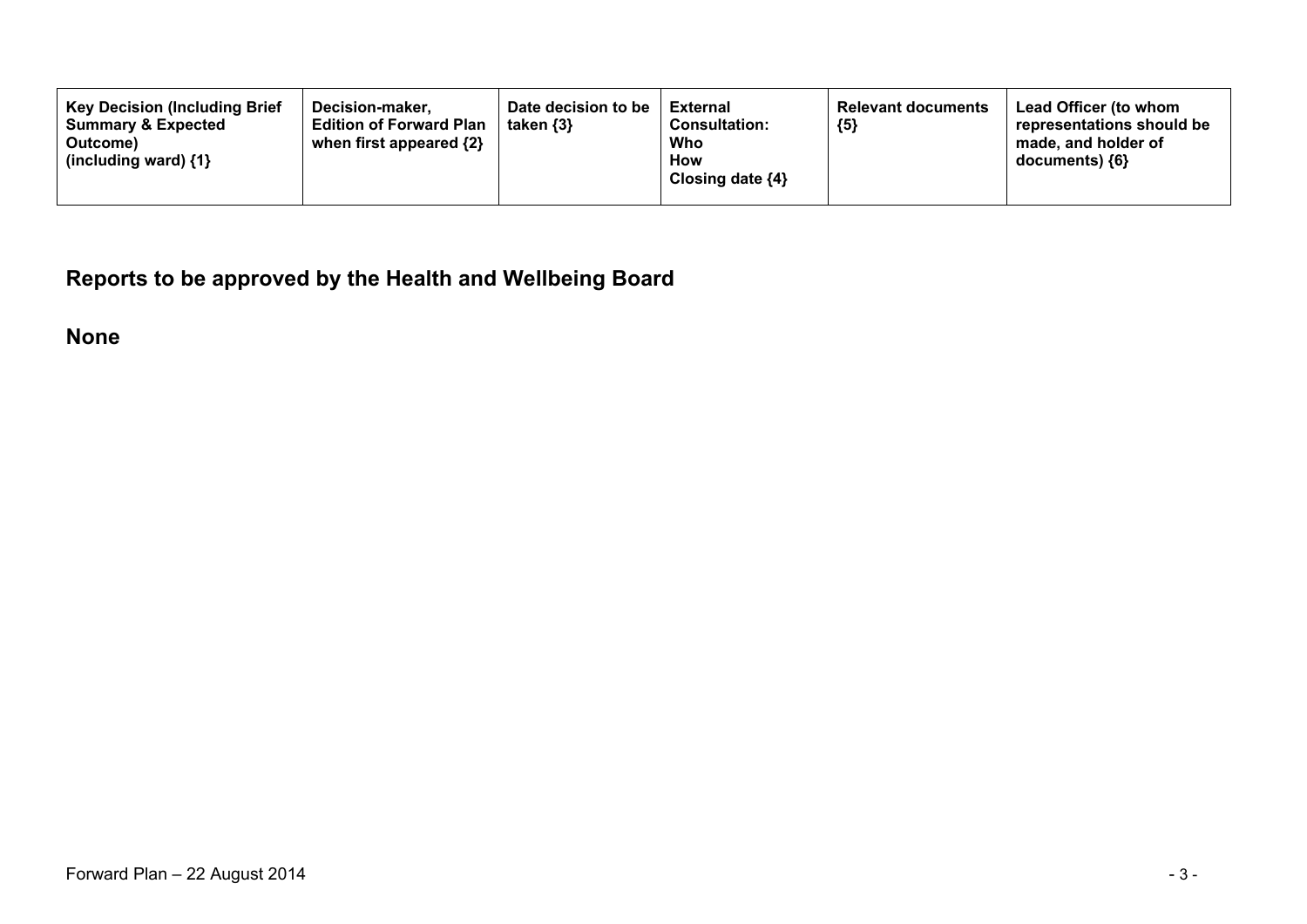#### **Reports to be approved by Cabinet Members**

**Leader of the Council**

**None**

### **Deputy Leader of the Council (Policy)**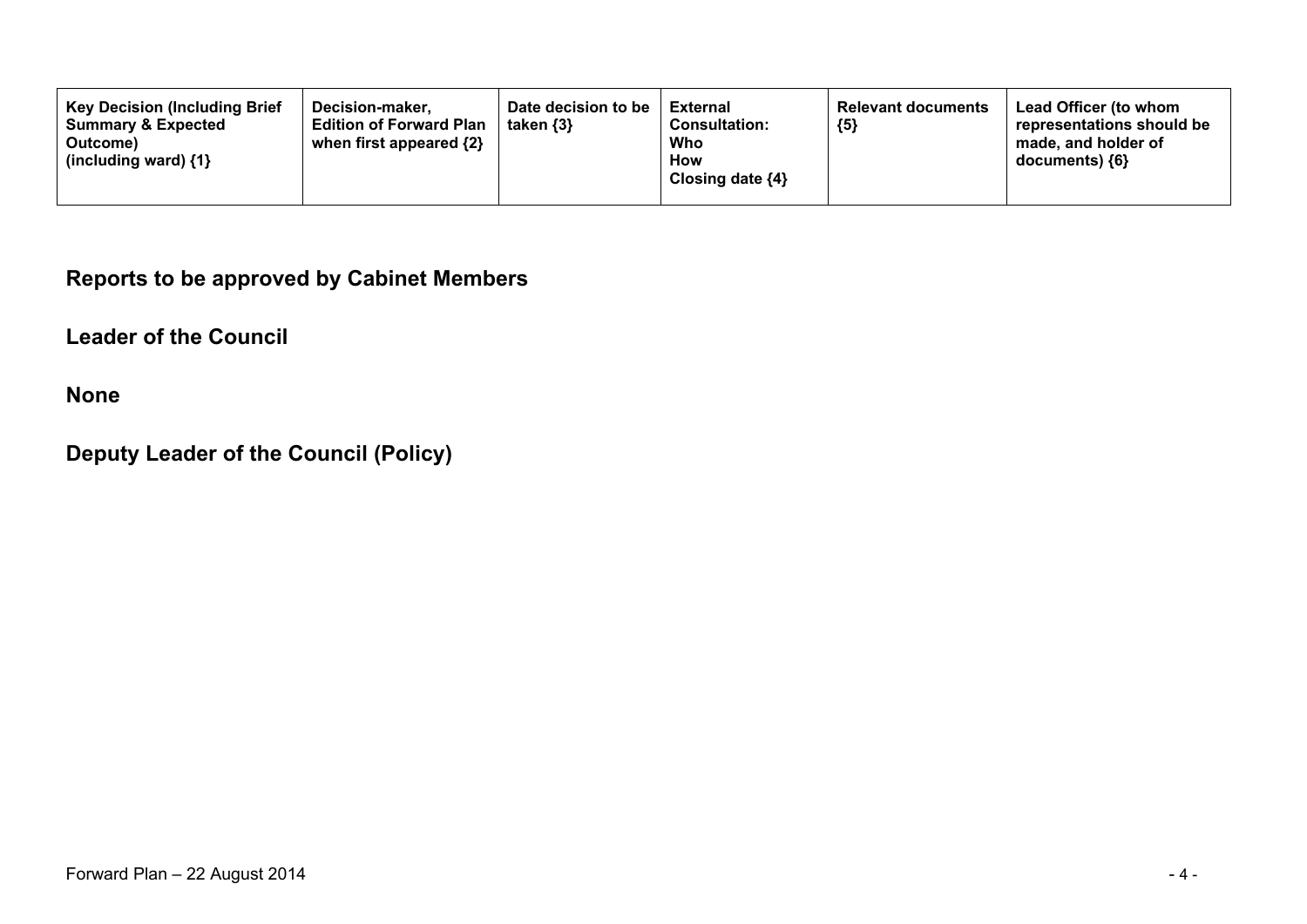| <b>Key Decision (Including Brief)</b><br>Decision-maker.<br><b>Summary &amp; Expected</b><br><b>Edition of Forward Plan</b><br>when first appeared {2}<br>Outcome)<br>(including ward) $\{1\}$ | Date decision to be<br>taken $\{3\}$ | External<br><b>Consultation:</b><br>Who<br>How<br>Closing date ${4}$ | <b>Relevant documents</b><br>${5}$ | Lead Officer (to whom<br>representations should be<br>made, and holder of<br>$documents)$ {6} |
|------------------------------------------------------------------------------------------------------------------------------------------------------------------------------------------------|--------------------------------------|----------------------------------------------------------------------|------------------------------------|-----------------------------------------------------------------------------------------------|
|------------------------------------------------------------------------------------------------------------------------------------------------------------------------------------------------|--------------------------------------|----------------------------------------------------------------------|------------------------------------|-----------------------------------------------------------------------------------------------|

| Capital Maintenance Programme<br>2014/15<br>The decision will enable a series<br>of essential works contracts<br>under the planned "Capital<br>Maintenance Programme" to be<br>raised and the works<br>undertaken.<br>All Wards | Deputy Leader of the<br>Council - Policy<br>3 January 2014 | 1 Sep 2014 | Schools<br>Key stakeholders<br>Consultation with key<br>stakeholders /<br>schools etc. has<br>been on-going.<br>During a process of<br>feasibility and design<br>for specific works all<br>schools and<br>stakeholders have<br>been informed of the<br>nature of the works<br>required and updated<br>along the way. Once<br>contacts are awarded<br>to specific<br>contractors more<br>detailed information<br>will be issued to all<br>regarding programme<br>dates etc. This<br>process is on-going. |  | Alfred Akpo-Teye,<br>Programme Manager<br>Aakpo-teye@lambeth.gov.uk<br><b>International House</b><br>Tel: 020 7926 9839 |
|---------------------------------------------------------------------------------------------------------------------------------------------------------------------------------------------------------------------------------|------------------------------------------------------------|------------|---------------------------------------------------------------------------------------------------------------------------------------------------------------------------------------------------------------------------------------------------------------------------------------------------------------------------------------------------------------------------------------------------------------------------------------------------------------------------------------------------------|--|-------------------------------------------------------------------------------------------------------------------------|
|---------------------------------------------------------------------------------------------------------------------------------------------------------------------------------------------------------------------------------|------------------------------------------------------------|------------|---------------------------------------------------------------------------------------------------------------------------------------------------------------------------------------------------------------------------------------------------------------------------------------------------------------------------------------------------------------------------------------------------------------------------------------------------------------------------------------------------------|--|-------------------------------------------------------------------------------------------------------------------------|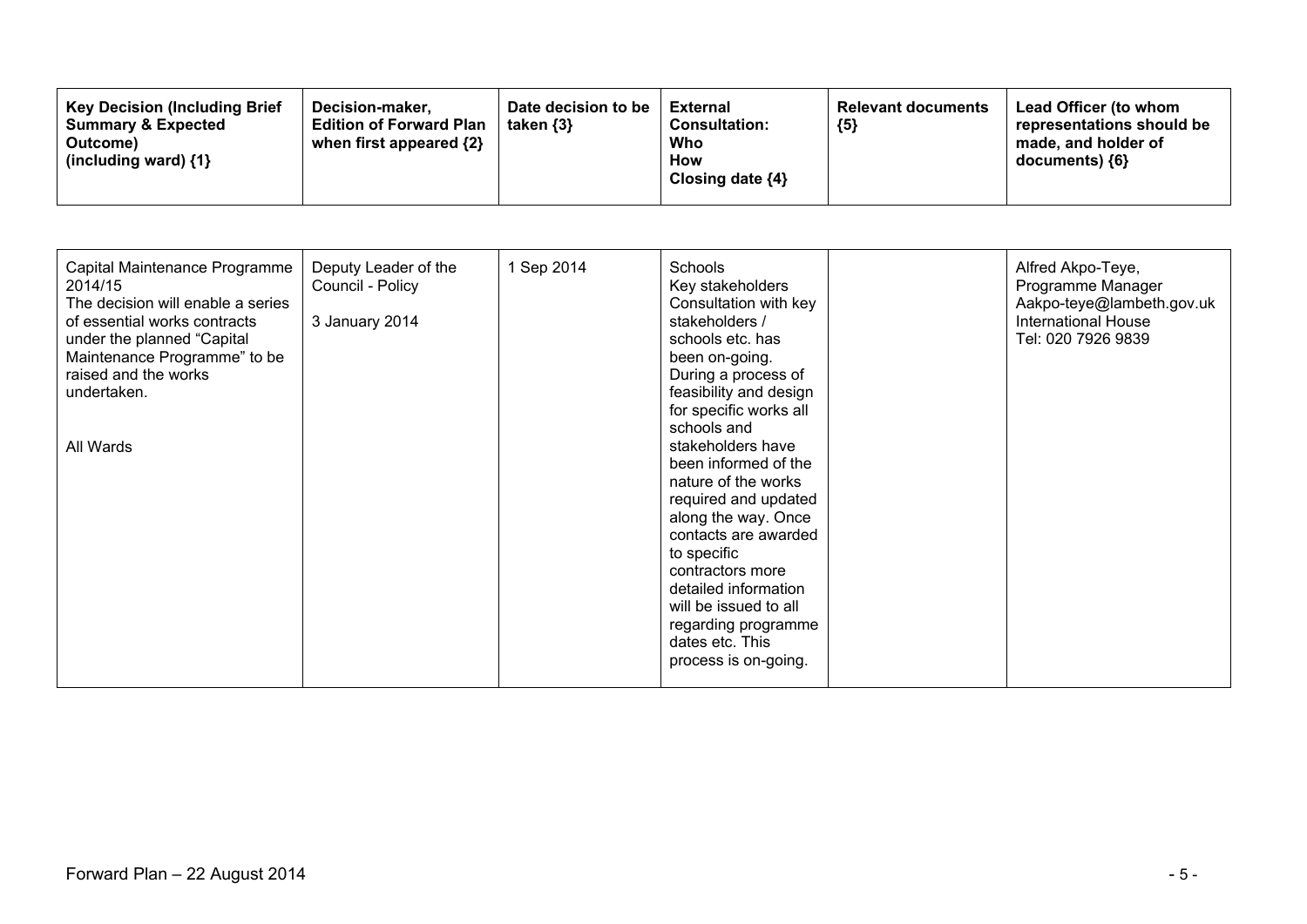| <b>Key Decision (Including Brief</b><br>Decision-maker.<br><b>Edition of Forward Plan</b><br><b>Summary &amp; Expected</b><br>when first appeared $\{2\}$<br>Outcome)<br>(including ward) $\{1\}$ | Date decision to be<br>taken $\{3\}$ | External<br><b>Consultation:</b><br>Who<br>How<br>Closing date ${4}$ | <b>Relevant documents</b><br>${5}$ | Lead Officer (to whom<br>representations should be<br>made, and holder of<br>documents) ${6}$ |
|---------------------------------------------------------------------------------------------------------------------------------------------------------------------------------------------------|--------------------------------------|----------------------------------------------------------------------|------------------------------------|-----------------------------------------------------------------------------------------------|
|---------------------------------------------------------------------------------------------------------------------------------------------------------------------------------------------------|--------------------------------------|----------------------------------------------------------------------|------------------------------------|-----------------------------------------------------------------------------------------------|

| Paxton, Woodmansterne & St<br>John's Angell Town Primary<br>Schools Expansion - Main<br>Contractor<br>The decision will enable the<br>contract to be raised and the<br>works undertaken. The total<br>budget for the proposed works<br>will result in the spend of circa<br>£18m which is made up of<br>Targeted Basic Needs and Basic<br>Needs Funding.<br>The request for approval to<br>appoint the successful tenderers<br>for the construction contract will<br>be presented in May 2014.<br>Coldharbour; Gipsy Hill;<br>Streatham South | Deputy Leader of the<br>Council - Policy | 1 Sep 2014 | Key<br>stakeholders/schools<br>Consultation with key<br>stakeholders /<br>schools etc. has<br>been on-going.<br>During a process of<br>feasibility the school<br>and stakeholders<br>have been informed<br>of the nature of the<br>works required. Once<br>the Architects have<br>produced a design,<br>public meetings will<br>be held at the school<br>and all stakeholders<br>invited. Informal<br>consultation with all<br>stakeholders will be<br>followed by a<br>statutory<br>consultation. |  | Sylvester Eyong, Programme<br>Manager<br>seyong@lambeth.gov.uk<br><b>International House</b><br>Tel: 020 7926 3216 |
|-----------------------------------------------------------------------------------------------------------------------------------------------------------------------------------------------------------------------------------------------------------------------------------------------------------------------------------------------------------------------------------------------------------------------------------------------------------------------------------------------------------------------------------------------|------------------------------------------|------------|----------------------------------------------------------------------------------------------------------------------------------------------------------------------------------------------------------------------------------------------------------------------------------------------------------------------------------------------------------------------------------------------------------------------------------------------------------------------------------------------------|--|--------------------------------------------------------------------------------------------------------------------|
|-----------------------------------------------------------------------------------------------------------------------------------------------------------------------------------------------------------------------------------------------------------------------------------------------------------------------------------------------------------------------------------------------------------------------------------------------------------------------------------------------------------------------------------------------|------------------------------------------|------------|----------------------------------------------------------------------------------------------------------------------------------------------------------------------------------------------------------------------------------------------------------------------------------------------------------------------------------------------------------------------------------------------------------------------------------------------------------------------------------------------------|--|--------------------------------------------------------------------------------------------------------------------|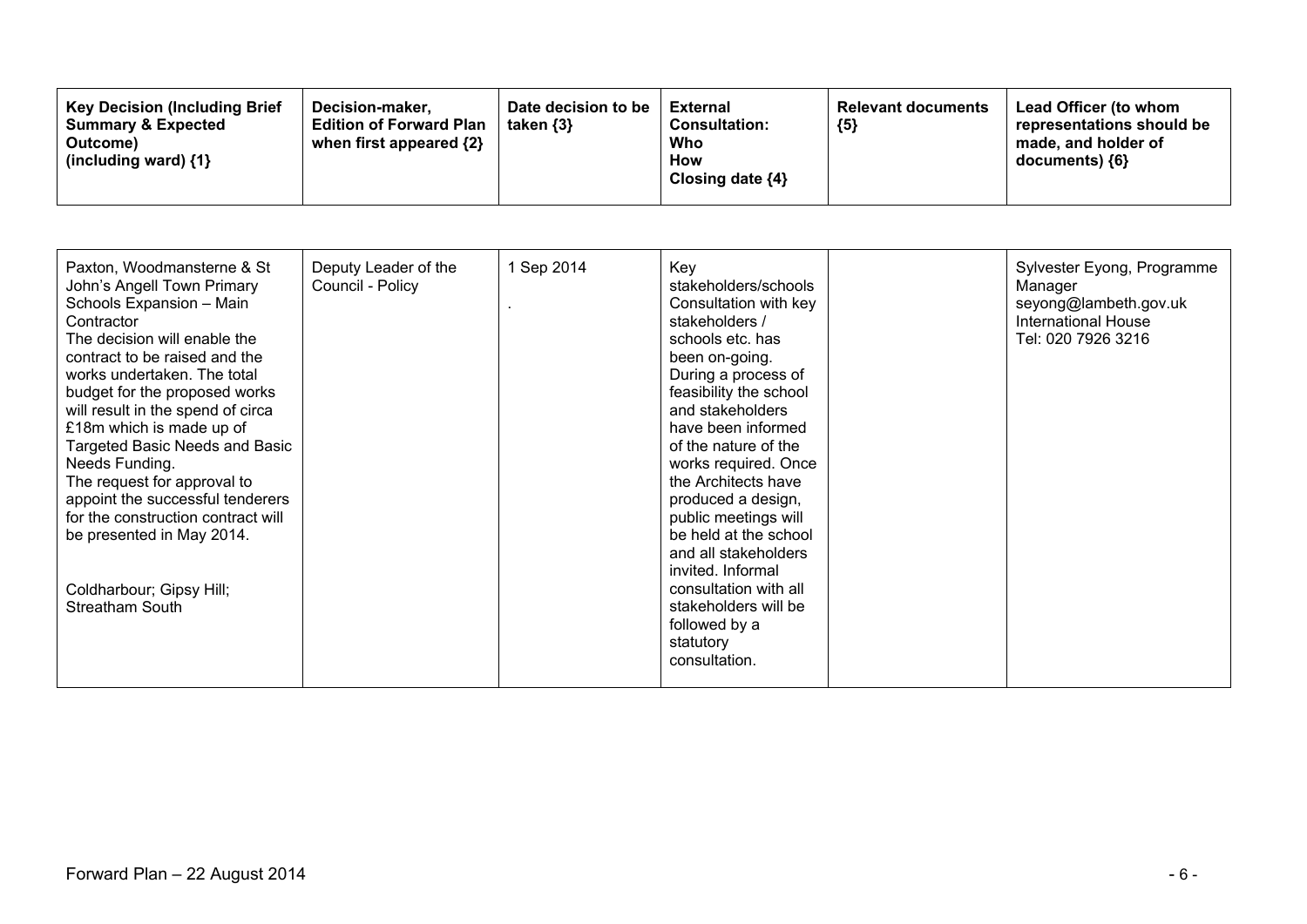| Date decision to be<br><b>Key Decision (Including Brief)</b><br>Decision-maker.<br><b>Summary &amp; Expected</b><br><b>Edition of Forward Plan</b><br>taken $\{3\}$<br>when first appeared {2}<br>Outcome)<br>(including ward) $\{1\}$ | <b>External</b><br><b>Consultation:</b><br>Who<br><b>How</b><br>Closing date $\{4\}$ | <b>Relevant documents</b><br>${5}$ | Lead Officer (to whom<br>representations should be<br>made, and holder of<br>documents) {6} |
|----------------------------------------------------------------------------------------------------------------------------------------------------------------------------------------------------------------------------------------|--------------------------------------------------------------------------------------|------------------------------------|---------------------------------------------------------------------------------------------|
|----------------------------------------------------------------------------------------------------------------------------------------------------------------------------------------------------------------------------------------|--------------------------------------------------------------------------------------|------------------------------------|---------------------------------------------------------------------------------------------|

| <b>Telferscot Primary School</b><br>Expansion<br>There is a growing demand for<br>Primary School Places in<br>Lambeth and especially in the<br>South of the Borough where<br>there has been a significant<br>increase in applications over the<br>past few years. To help meet this<br>demand it is proposed to expand<br>Telferscot School from 1 form of<br>entry per year i.e. 30 children per<br>year to two forms of entry (60<br>children per year).<br>It is planned for this proposed<br>project to be completed by<br>September 2015. The budget for<br>this project is £4m. | Deputy Leader of the<br>Council - Policy<br>25.04.14 | 1 Sep 2014 | All stakeholders will<br>be consulted as part<br>of the Planning and<br>statutory education<br>consultation<br>processes. | Alfred Akpo-Teye,<br>Programme Manager<br>Aakpo-teye@lambeth.gov.uk<br><b>International House</b><br>Tel: 020 7926 9839 |
|---------------------------------------------------------------------------------------------------------------------------------------------------------------------------------------------------------------------------------------------------------------------------------------------------------------------------------------------------------------------------------------------------------------------------------------------------------------------------------------------------------------------------------------------------------------------------------------|------------------------------------------------------|------------|---------------------------------------------------------------------------------------------------------------------------|-------------------------------------------------------------------------------------------------------------------------|
| Thornton                                                                                                                                                                                                                                                                                                                                                                                                                                                                                                                                                                              |                                                      |            |                                                                                                                           |                                                                                                                         |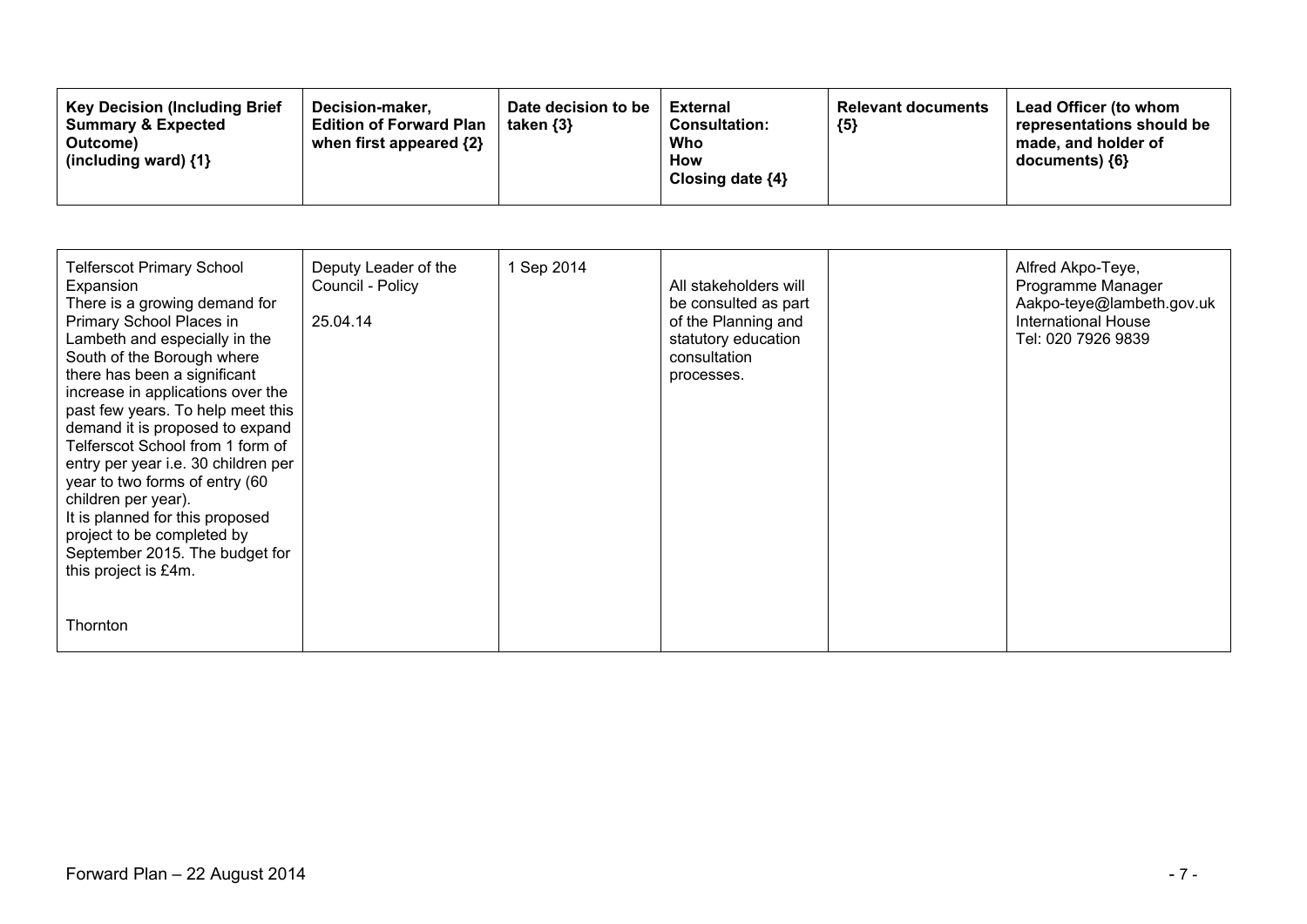| Sudbourne School Expansion<br>Project<br>A decision is requested for an<br>expansion project set to increase<br>by 1.5 Form Entry (FE) creating<br>3FE for the school. | Deputy Leader of the<br>Council - Policy<br>26 July 2013 | 1 Sep 2014 | School staff, parents,<br>children, local<br>residents, Governors,<br>council officers and<br>Cabinet Member.                    | Sylvester Eyong, Programme<br>Manager<br>seyong@lambeth.gov.uk<br>International House<br>Tel: 020 7926 3216 |
|------------------------------------------------------------------------------------------------------------------------------------------------------------------------|----------------------------------------------------------|------------|----------------------------------------------------------------------------------------------------------------------------------|-------------------------------------------------------------------------------------------------------------|
| <b>Brixton Hill</b>                                                                                                                                                    |                                                          |            | Consultation with<br>school, service users<br>and stake holders.<br><b>Future statutory</b><br>notification process<br>with DfE. |                                                                                                             |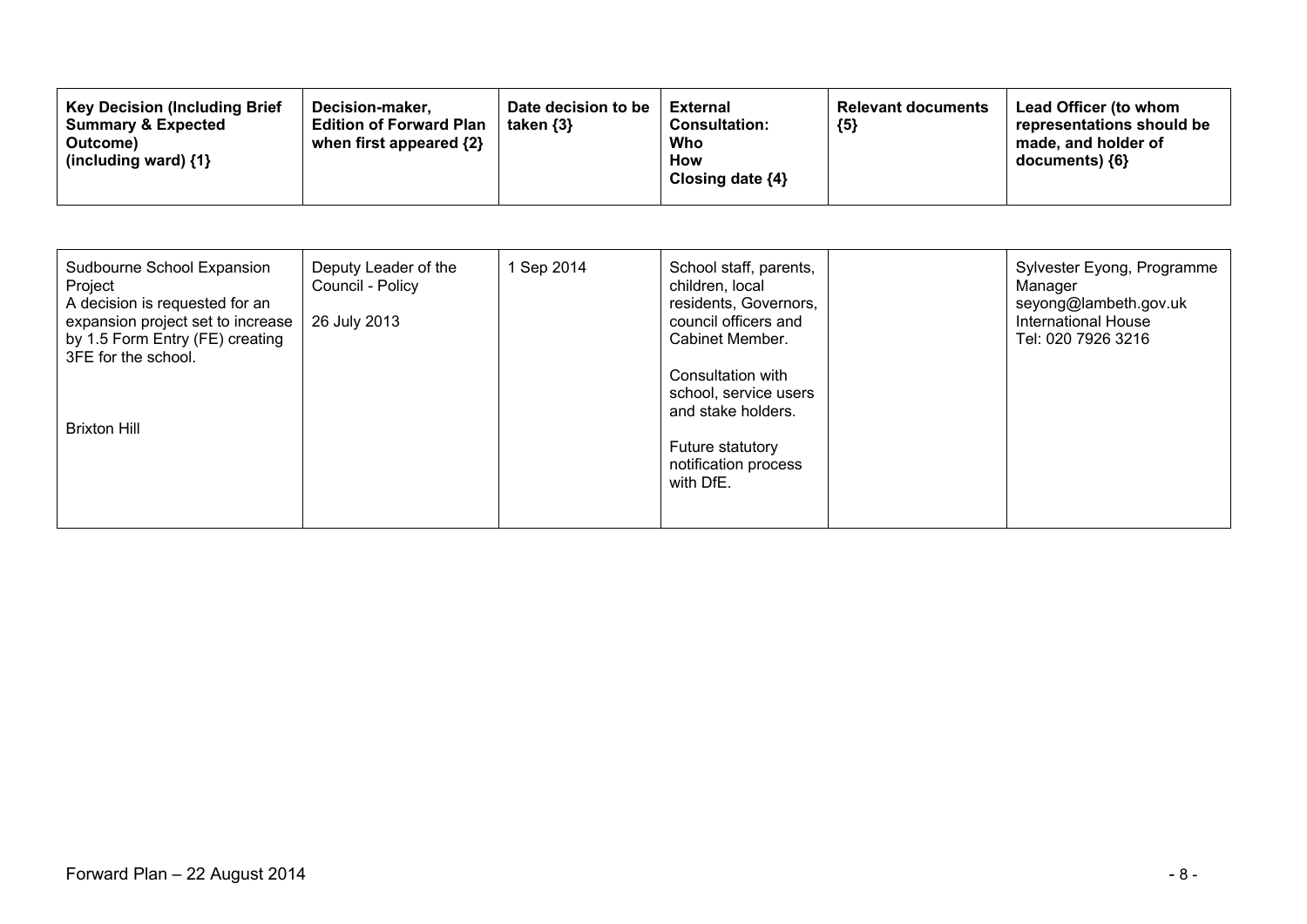| <b>Key Decision (Including Brief)</b><br>Decision-maker.<br><b>Summary &amp; Expected</b><br><b>Edition of Forward Plan</b><br>when first appeared $\{2\}$<br>Outcome)<br>(including ward) $\{1\}$ | Date decision to be<br>taken $\{3\}$ | External<br><b>Consultation:</b><br>Who<br><b>How</b><br>Closing date ${4}$ | <b>Relevant documents</b><br>${5}$ | Lead Officer (to whom<br>representations should be<br>made, and holder of<br>documents) ${6}$ |
|----------------------------------------------------------------------------------------------------------------------------------------------------------------------------------------------------|--------------------------------------|-----------------------------------------------------------------------------|------------------------------------|-----------------------------------------------------------------------------------------------|
|----------------------------------------------------------------------------------------------------------------------------------------------------------------------------------------------------|--------------------------------------|-----------------------------------------------------------------------------|------------------------------------|-----------------------------------------------------------------------------------------------|

| Phase A: Eamonn Fottrell Centre<br>(Michael Tippett Annex) Phase<br><b>B: Michael Tippett School</b><br>Campus<br>Consultation and design work on<br>the annex (Eamonn Fottrell<br>Centre) started September 2013.<br>The SEN consultant identified a<br>change in the delivery of<br>teaching and learning to the<br>pupils. The recommendation was<br>that the buildings (the annex and<br>the main building) must be<br>modified to allow better<br>integration of support services.<br>A design team has been<br>appointed to produce a detailed<br>construction design. Once this is<br>approved it is the aim to appoint<br>a Contractor. The anticipated<br>project budget is likely to be in<br>the region of £1,160,000.00<br>(£500k for the annex and £660k<br>for the main campus) | Deputy Leader of the<br>Council - Policy<br>28.04.2014 | 1 Sep 2014 | <b>Ward Councillors</b><br>These consultations<br>are required and will<br>be planned in the<br>near future. | Sylvester Eyong, Programme<br>Manager<br>seyong@lambeth.gov.uk<br><b>International House</b><br>Tel: 020 7926 3216 |
|-----------------------------------------------------------------------------------------------------------------------------------------------------------------------------------------------------------------------------------------------------------------------------------------------------------------------------------------------------------------------------------------------------------------------------------------------------------------------------------------------------------------------------------------------------------------------------------------------------------------------------------------------------------------------------------------------------------------------------------------------------------------------------------------------|--------------------------------------------------------|------------|--------------------------------------------------------------------------------------------------------------|--------------------------------------------------------------------------------------------------------------------|
| <b>Thornton</b>                                                                                                                                                                                                                                                                                                                                                                                                                                                                                                                                                                                                                                                                                                                                                                               |                                                        |            |                                                                                                              |                                                                                                                    |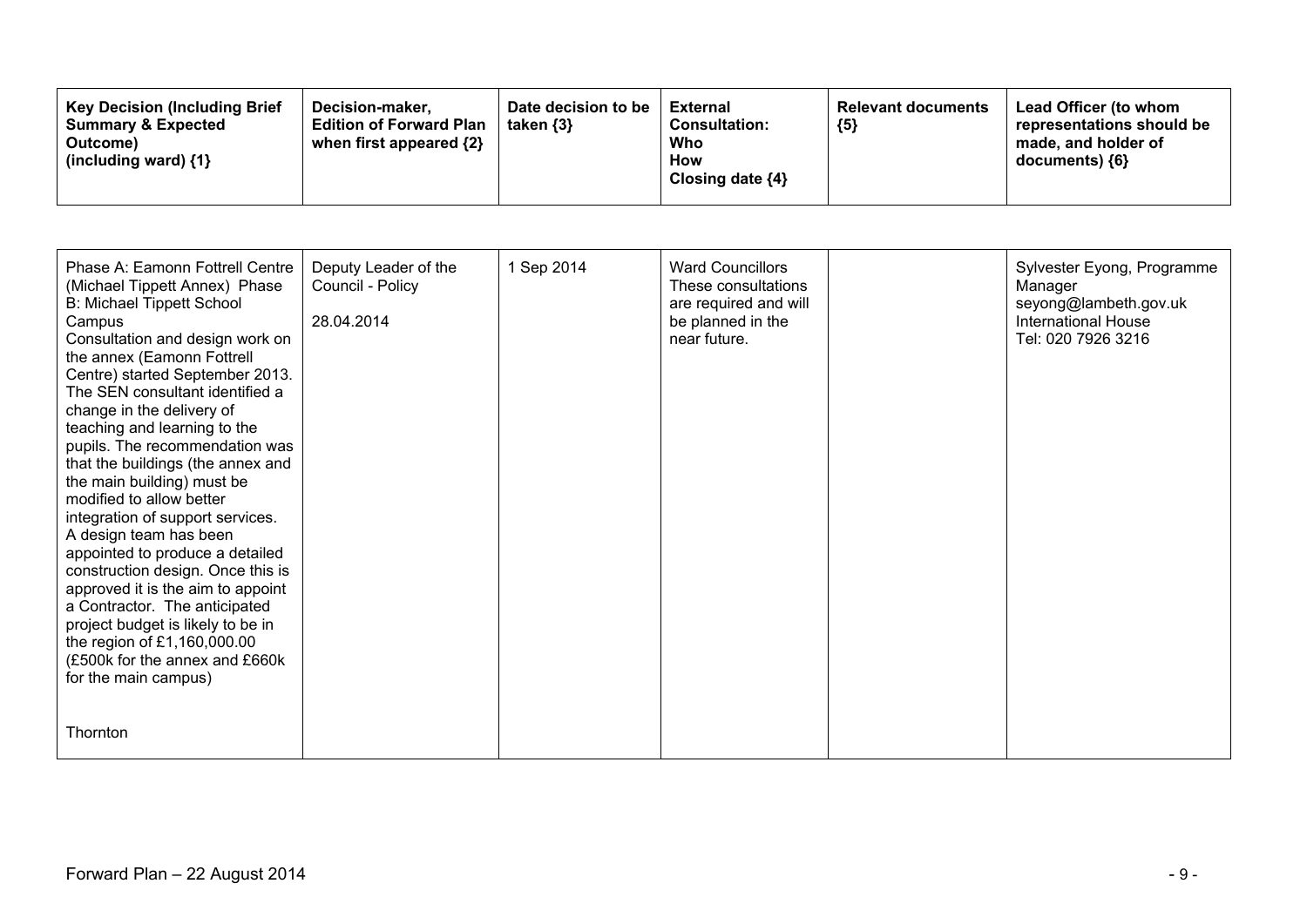| Kennington Park Bridge to<br>School PRU & Wyvil ASD Unit<br>Two stand alone SEN Units are<br>to be developed on this existing<br>site. The projects are to run<br>concurrently, and should ideally<br>be run by 1 contractor, although<br>the budgets will be managed<br>separately. The total budget is<br>£3.7M.<br>Oval | Deputy Leader of the<br>Council - Policy<br>1 August 2014 | 31 Oct 2014 | We will be holding<br>public consultation<br>with all stakeholders<br>(public, neighbours,<br>staff and parents), at<br>the relevant school<br>sites, after the design<br>has been agreed.<br>This should be<br>around mid<br>December 2014, but<br>will be confirmed<br>closer to the date. |  | Rene Labuschagne<br>rlabuschagne@lambeth.gov.<br>uk<br>6th Floor, International<br>House, 6 Canterbury<br>Crescent,, London, SW9 7QE |
|----------------------------------------------------------------------------------------------------------------------------------------------------------------------------------------------------------------------------------------------------------------------------------------------------------------------------|-----------------------------------------------------------|-------------|----------------------------------------------------------------------------------------------------------------------------------------------------------------------------------------------------------------------------------------------------------------------------------------------|--|--------------------------------------------------------------------------------------------------------------------------------------|
|----------------------------------------------------------------------------------------------------------------------------------------------------------------------------------------------------------------------------------------------------------------------------------------------------------------------------|-----------------------------------------------------------|-------------|----------------------------------------------------------------------------------------------------------------------------------------------------------------------------------------------------------------------------------------------------------------------------------------------|--|--------------------------------------------------------------------------------------------------------------------------------------|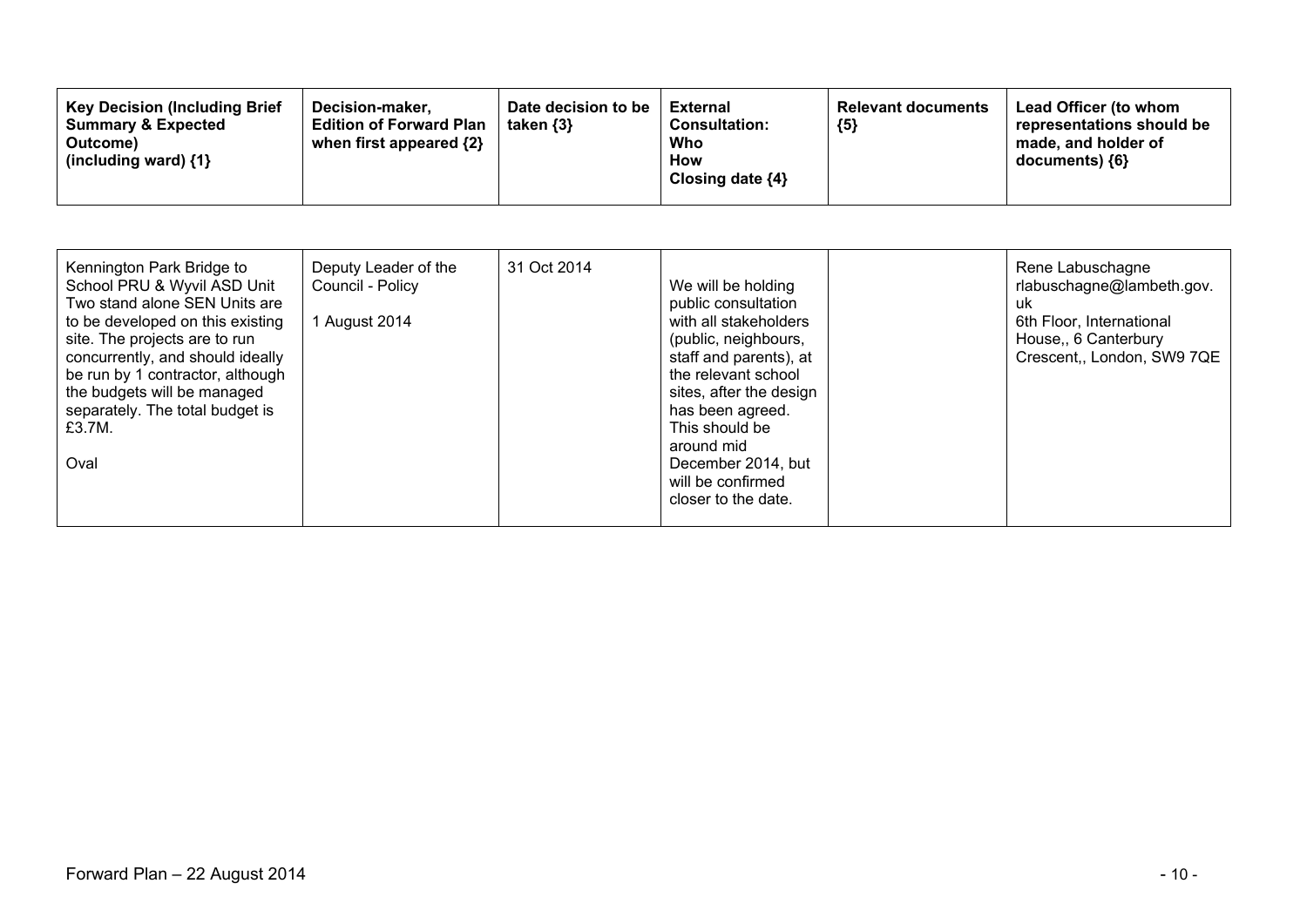| <b>Key Decision (Including Brief</b><br>Decision-maker,<br><b>Summary &amp; Expected</b><br><b>Edition of Forward Plan</b><br>when first appeared $\{2\}$<br>Outcome)<br>(including ward) $\{1\}$ | Date decision to be<br>taken $\{3\}$ | External<br><b>Consultation:</b><br>Who<br>How<br>Closing date $\{4\}$ | <b>Relevant documents</b><br>${5}$ | <b>Lead Officer (to whom</b><br>representations should be<br>made, and holder of<br>documents) ${6}$ |
|---------------------------------------------------------------------------------------------------------------------------------------------------------------------------------------------------|--------------------------------------|------------------------------------------------------------------------|------------------------------------|------------------------------------------------------------------------------------------------------|
|---------------------------------------------------------------------------------------------------------------------------------------------------------------------------------------------------|--------------------------------------|------------------------------------------------------------------------|------------------------------------|------------------------------------------------------------------------------------------------------|

| St Leonard's Primary - Main        | Deputy Leader of the | 16 Oct 2014 | Schools                | Alfred Akpo-Teye,          |
|------------------------------------|----------------------|-------------|------------------------|----------------------------|
| Contractor                         | Council - Policy     |             | <b>Stakeholders</b>    | Programme Manager          |
| The decision will enable the       |                      |             | Consultation with key  | Aakpo-teye@lambeth.gov.uk  |
| contract to be raised and the      | 3 January 2014       |             | stakeholders /         | <b>International House</b> |
| works undertaken. The works        |                      |             | schools etc. has       | Tel: 020 7926 9839         |
| will include internal and external |                      |             | been on-going.         |                            |
| refurbishment and remodelling      |                      |             | During a process of    |                            |
| works as required. The works       |                      |             | feasibility the school |                            |
| will also include the provision of |                      |             | and stakeholders       |                            |
| a new 30-place nursery along       |                      |             | have been informed     |                            |
| with the demolition of the         |                      |             | of the nature of the   |                            |
| existing caretaker's house.        |                      |             | works required. Once   |                            |
| The annual budget for the          |                      |             | the Architects have    |                            |
| proposed works will result in the  |                      |             | produced a design,     |                            |
| spend of circa £2.5M excluding     |                      |             | public meetings will   |                            |
| FFE and ICT equipment.             |                      |             | be held at the school  |                            |
| The request for approval to        |                      |             | and all stakeholders   |                            |
| appoint the successful tenderers   |                      |             | invited. Informal      |                            |
| for the construction contract will |                      |             | consultation with all  |                            |
| be presented in May 2014.          |                      |             | stakeholders will be   |                            |
|                                    |                      |             | followed by a          |                            |
|                                    |                      |             | statutory              |                            |
| St Leonards; Streatham South;      |                      |             | consultation.          |                            |
| <b>Streatham Wells</b>             |                      |             |                        |                            |
|                                    |                      |             |                        |                            |

### **Deputy Leader of the Council - Finance and Investment**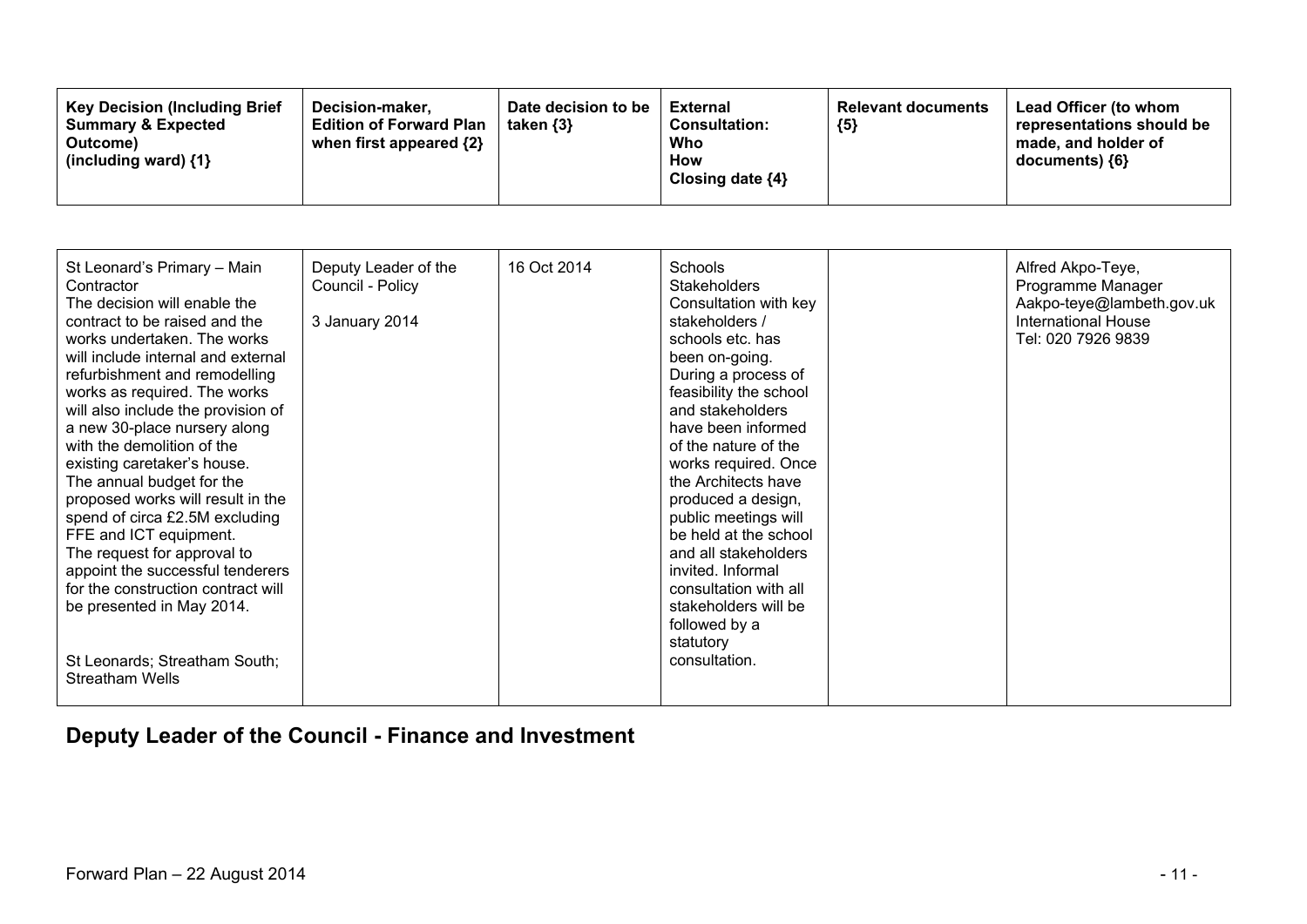| <b>Key Decision (Including Brief)</b><br>Decision-maker.<br><b>Edition of Forward Plan</b><br><b>Summary &amp; Expected</b><br>when first appeared {2}<br>Outcome)<br>(including ward) {1} | Date decision to be<br>taken $\{3\}$ | <b>External</b><br><b>Consultation:</b><br>Who<br>How<br>Closing date $\{4\}$ | <b>Relevant documents</b><br>${5}$ | Lead Officer (to whom<br>representations should be<br>made, and holder of<br>$documents)$ {6} |
|--------------------------------------------------------------------------------------------------------------------------------------------------------------------------------------------|--------------------------------------|-------------------------------------------------------------------------------|------------------------------------|-----------------------------------------------------------------------------------------------|
|--------------------------------------------------------------------------------------------------------------------------------------------------------------------------------------------|--------------------------------------|-------------------------------------------------------------------------------|------------------------------------|-----------------------------------------------------------------------------------------------|

| <b>Environmental Services Fees</b><br>and Charges<br>Agree to the changes to the<br><b>Environmental Services Fees</b><br>and Charges to be applicable<br>from Apil 2014.<br>All Wards | Deputy Leader of the<br>Council - Finance and<br>Investment<br>31 January 2014 | Sep 2014 |  | Michael C Clarke, Public<br><b>Environment Manager</b><br>mcclarke@lambeth.gov.uk<br>1st Floor, Service Team<br>House, 185-205<br>Shakespeare Road, London,<br><b>SE24 0PZ</b><br>Tel: 020 7926 0528 |
|----------------------------------------------------------------------------------------------------------------------------------------------------------------------------------------|--------------------------------------------------------------------------------|----------|--|------------------------------------------------------------------------------------------------------------------------------------------------------------------------------------------------------|
|                                                                                                                                                                                        |                                                                                |          |  |                                                                                                                                                                                                      |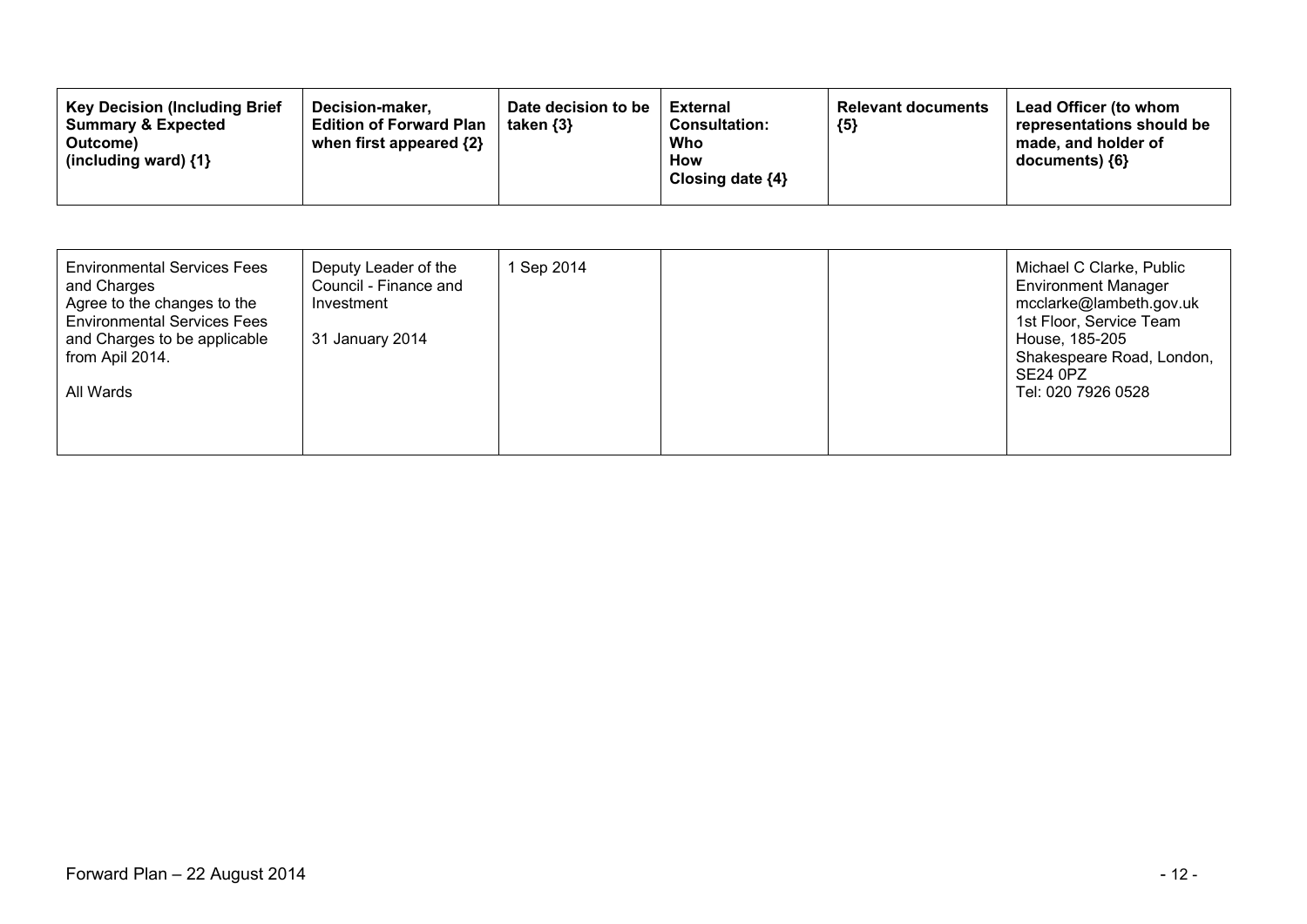| <b>Key Decision (Including Brief)</b><br>Decision-maker.<br><b>Summary &amp; Expected</b><br><b>Edition of Forward Plan</b><br>when first appeared {2}<br>Outcome)<br>(including ward) $\{1\}$ | Date decision to be<br>taken $\{3\}$ | External<br><b>Consultation:</b><br>Who<br>How<br>Closing date $\{4\}$ | <b>Relevant documents</b><br>${5}$ | Lead Officer (to whom<br>representations should be<br>made, and holder of<br>$documents)$ {6} |
|------------------------------------------------------------------------------------------------------------------------------------------------------------------------------------------------|--------------------------------------|------------------------------------------------------------------------|------------------------------------|-----------------------------------------------------------------------------------------------|
|------------------------------------------------------------------------------------------------------------------------------------------------------------------------------------------------|--------------------------------------|------------------------------------------------------------------------|------------------------------------|-----------------------------------------------------------------------------------------------|

| Single Homeless Project for the<br>Lambeth Tenancy Support<br>Service<br>The award of a 3 year contract<br>extension under waiver to the<br>Single Homeless Project for the<br>Lambeth Tenancy Support<br>Service. The service will provide<br>tenancy support to tenants in the<br>private rented sector, Lambeth<br>council tenants and a cohort of<br>families under the Troubled<br>Families programme. There is a<br>mixture of recurrent and non<br>recurrent funding which means<br>that the total cost over the three<br>year period could be £2,500,000.<br>(950k, 950k and 600k<br>respectively. | Deputy Leader of the<br>Council - Finance and<br>Investment<br>27 June 2014 | 1 Sep 2014 |  |  | Paul Davis, Commissioning<br><b>Manager Supporting People</b><br>pdavis2@lambeth.gov.uk<br>Phoenix House, 10<br>Wandsworth Road, London,<br>SW8 2LL<br>Tel: 020 7926 7538<br>020 7926 7526 |
|------------------------------------------------------------------------------------------------------------------------------------------------------------------------------------------------------------------------------------------------------------------------------------------------------------------------------------------------------------------------------------------------------------------------------------------------------------------------------------------------------------------------------------------------------------------------------------------------------------|-----------------------------------------------------------------------------|------------|--|--|--------------------------------------------------------------------------------------------------------------------------------------------------------------------------------------------|
|------------------------------------------------------------------------------------------------------------------------------------------------------------------------------------------------------------------------------------------------------------------------------------------------------------------------------------------------------------------------------------------------------------------------------------------------------------------------------------------------------------------------------------------------------------------------------------------------------------|-----------------------------------------------------------------------------|------------|--|--|--------------------------------------------------------------------------------------------------------------------------------------------------------------------------------------------|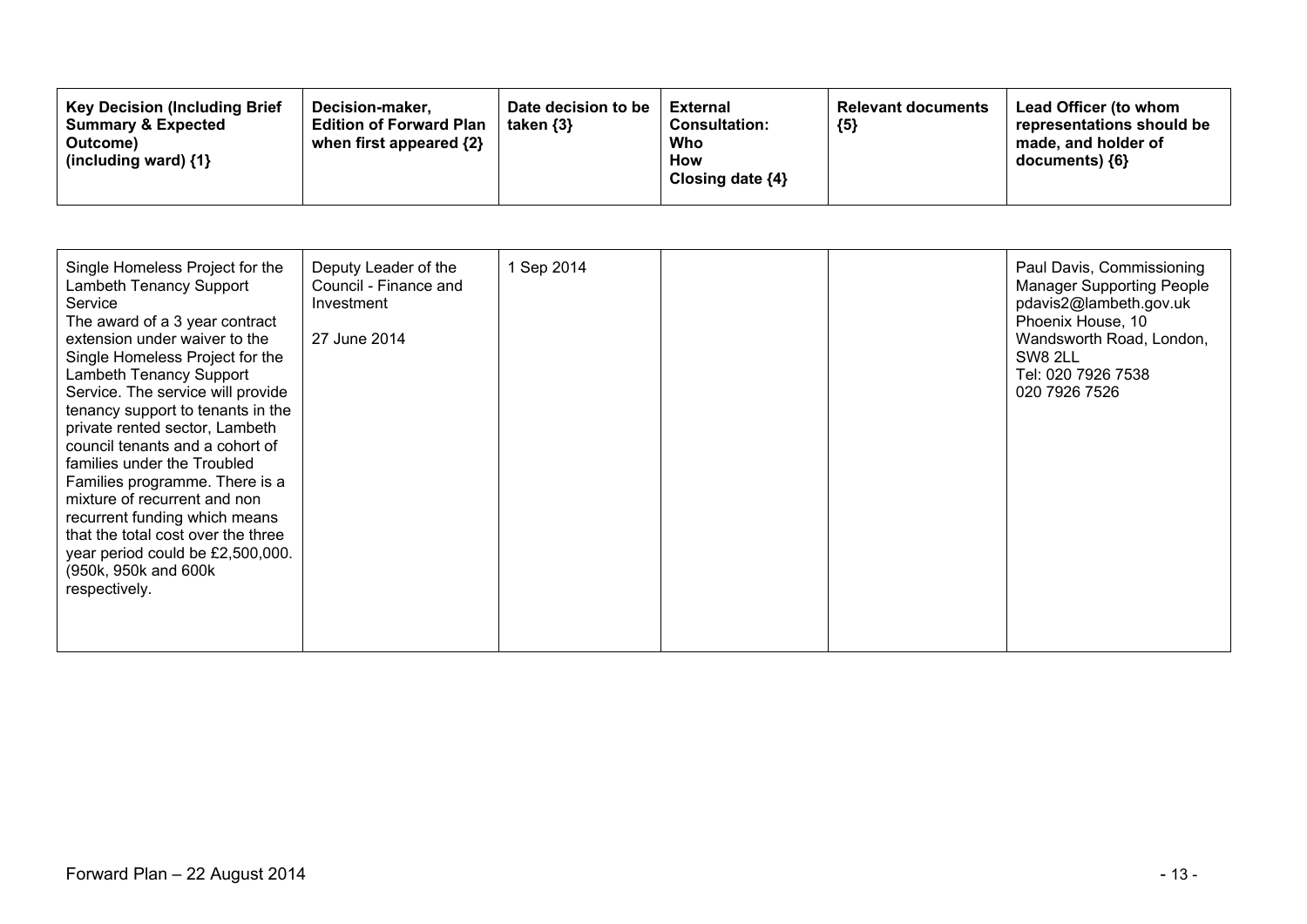| Provision of fuel and oil for<br>Deputy Leader of the<br>Council - Finance and<br>Lambeth's Leased Vehicles<br>Purchasing arrangements to be<br>Investment<br>put in place for a payment card<br>solution to enable officers to<br>1 August 2014<br>purchase fuel for council lease<br>vehicles.<br>All Wards | 1 Sep 2014 | The main<br>stakeholders for this<br>project are the Cost<br>Centre managers<br>whose staff require a<br>lease car or<br>commercial vehicle to<br>perform their role.<br>The Cost Centre<br>managers will be<br>consulted prior to the<br>award of contract and<br>guidance will be<br>circulated on the best<br>use of the service to<br>ensure value for<br>money and probity<br>when using the fuel<br>cards. |  | Helen Lee<br>hlee@lambeth.gov.uk<br>3rd Floor Olive Morris House,<br>Brixton Hill, London, SW2<br>1RL<br>Tel: 0207 92 |
|---------------------------------------------------------------------------------------------------------------------------------------------------------------------------------------------------------------------------------------------------------------------------------------------------------------|------------|------------------------------------------------------------------------------------------------------------------------------------------------------------------------------------------------------------------------------------------------------------------------------------------------------------------------------------------------------------------------------------------------------------------|--|-----------------------------------------------------------------------------------------------------------------------|
|---------------------------------------------------------------------------------------------------------------------------------------------------------------------------------------------------------------------------------------------------------------------------------------------------------------|------------|------------------------------------------------------------------------------------------------------------------------------------------------------------------------------------------------------------------------------------------------------------------------------------------------------------------------------------------------------------------------------------------------------------------|--|-----------------------------------------------------------------------------------------------------------------------|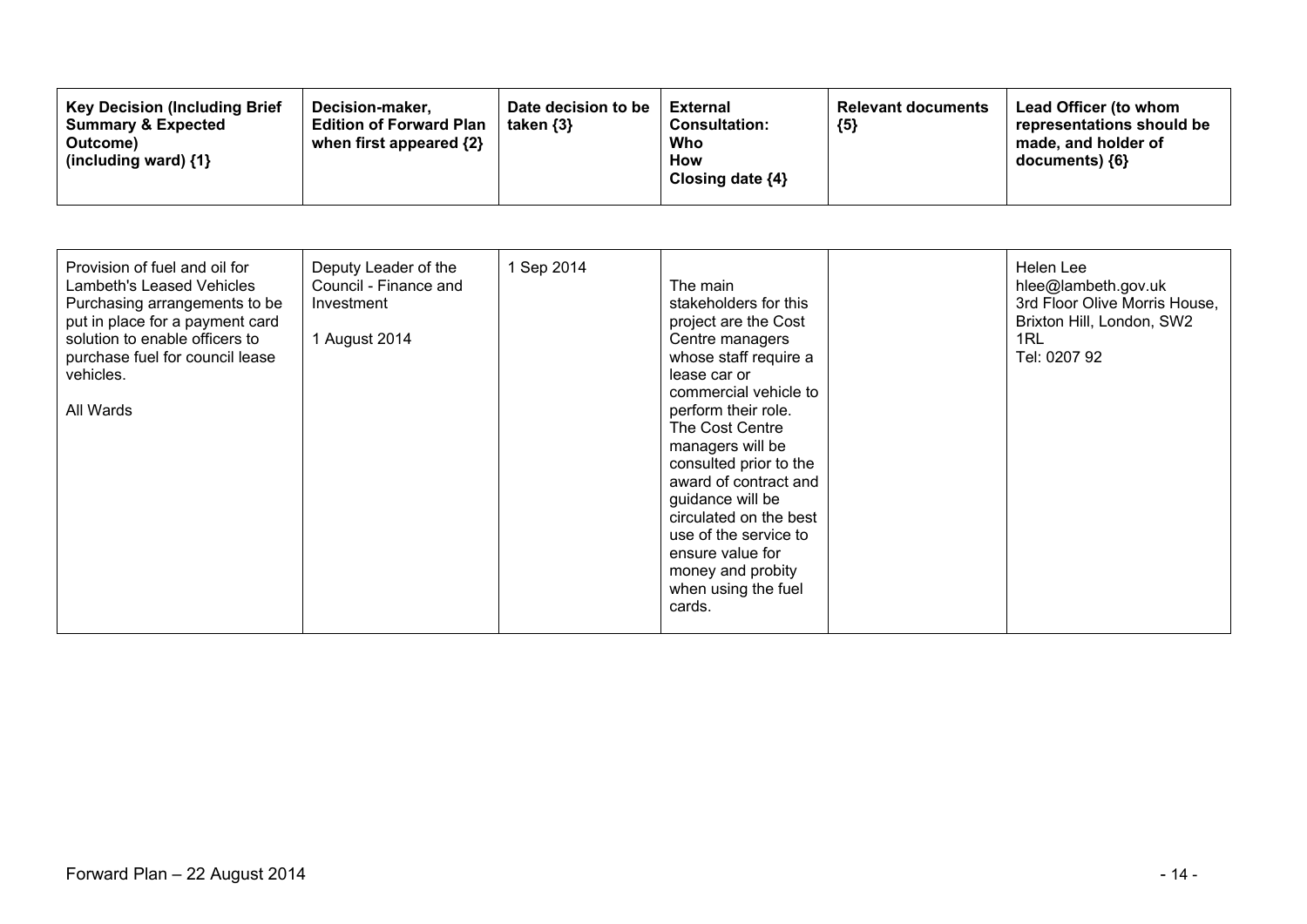| <b>Key Decision (Including Brief</b><br>Decision-maker.<br><b>Summary &amp; Expected</b><br><b>Edition of Forward Plan</b><br>when first appeared $\{2\}$<br>Outcome)<br>(including ward) $\{1\}$ | Date decision to be<br>taken $\{3\}$ | External<br><b>Consultation:</b><br>Who<br><b>How</b><br>Closing date $\{4\}$ | <b>Relevant documents</b><br>${5}$ | Lead Officer (to whom<br>representations should be<br>made, and holder of<br>documents) $\{6\}$ |
|---------------------------------------------------------------------------------------------------------------------------------------------------------------------------------------------------|--------------------------------------|-------------------------------------------------------------------------------|------------------------------------|-------------------------------------------------------------------------------------------------|
|---------------------------------------------------------------------------------------------------------------------------------------------------------------------------------------------------|--------------------------------------|-------------------------------------------------------------------------------|------------------------------------|-------------------------------------------------------------------------------------------------|

#### **Children and Adult Services**

| <b>Contract Extension for Short</b><br><b>Breaks Services for Children</b><br>with Disabilities<br>All Wards                                                                                             | Cabinet Member for<br>Children and Adult<br><b>Services</b><br>March, 2012   | 1 Sep 2014 | n/a                                                                                                           | <b>Officer Delegated</b><br>Decision Report | Angella Daley, Strategic<br><b>Commissioning Specialist</b><br><b>Services</b><br>adaley@lambeth.gov.uk<br><b>International House</b><br>Tel: 020 7926 5213 |
|----------------------------------------------------------------------------------------------------------------------------------------------------------------------------------------------------------|------------------------------------------------------------------------------|------------|---------------------------------------------------------------------------------------------------------------|---------------------------------------------|-------------------------------------------------------------------------------------------------------------------------------------------------------------|
| <b>Contract Extension Report for</b><br>Home Support Services for<br>Children with Disabilities (CWD)<br><b>Contract Extension Report for</b><br>Home Support Services for CWD<br>all wards<br>All Wards | Cabinet Member for Early<br>Years, Youth and<br>Families<br>14 December 2012 | Sep 2014   | . Questionnaires to<br>service users<br>October 2011.<br>2. Parent/Carer<br><b>Consultation March</b><br>2011 |                                             | Angella Daley, Strategic<br><b>Commissioning Specialist</b><br><b>Services</b><br>adaley@lambeth.gov.uk<br><b>International House</b><br>Tel: 020 7926 5213 |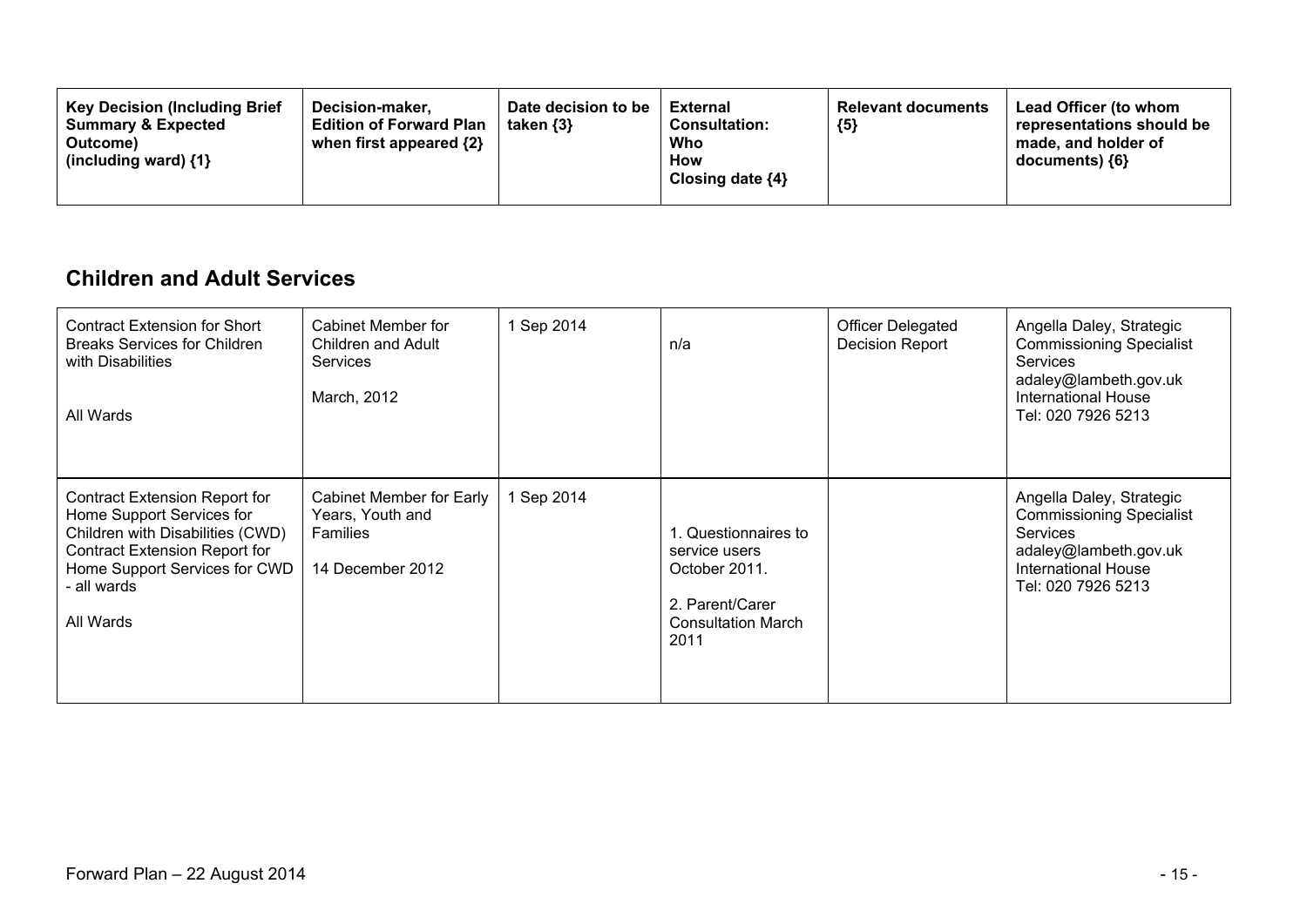| <b>Key Decision (Including Brief)</b><br>Decision-maker,<br><b>Summary &amp; Expected</b><br><b>Edition of Forward Plan</b><br>when first appeared {2}<br>Outcome)<br>(including ward) $\{1\}$ | Date decision to be<br>taken $\{3\}$ | External<br><b>Consultation:</b><br>Who<br>How<br>Closing date $\{4\}$ | <b>Relevant documents</b><br>${5}$ | Lead Officer (to whom<br>representations should be<br>made, and holder of<br>documents) $\{6\}$ |
|------------------------------------------------------------------------------------------------------------------------------------------------------------------------------------------------|--------------------------------------|------------------------------------------------------------------------|------------------------------------|-------------------------------------------------------------------------------------------------|
|------------------------------------------------------------------------------------------------------------------------------------------------------------------------------------------------|--------------------------------------|------------------------------------------------------------------------|------------------------------------|-------------------------------------------------------------------------------------------------|

| <b>Transforming Adult Mental</b><br><b>Health Rehabilitation services</b><br>Development of an alliance<br>contracting "development" pilot<br>to support personalised<br>integrated care and support for<br>local citizens.<br>All Wards | <b>Cabinet Member for</b><br>Children and Adult<br><b>Services</b><br>14 February 2014 | 1 Sep 2014 | A communication and<br>stakeholder<br>engagement strategy<br>is being developed<br>which will consider<br>further actions<br>required to better<br>inform and engage<br>service users, carers,<br>senior managers and<br>stakeholders in this<br>proposal. | Denis O'Rourke, Assistant<br>Director Integrated<br>Commissioning - Adult<br><b>Mental Health</b><br>denisorourke@nhs.net                                            |
|------------------------------------------------------------------------------------------------------------------------------------------------------------------------------------------------------------------------------------------|----------------------------------------------------------------------------------------|------------|------------------------------------------------------------------------------------------------------------------------------------------------------------------------------------------------------------------------------------------------------------|----------------------------------------------------------------------------------------------------------------------------------------------------------------------|
| Passenger Transport Services<br>Tender for passenger transport<br>services across adult and<br>children's services<br>All Wards                                                                                                          | <b>Cabinet Member for</b><br>Children and Adult<br><b>Services</b><br>17.04.14         | 1 Sep 2014 | Provider<br>Engagement Event -<br>2/4/14 (workshop and<br>presentation on<br>specification)<br>User consultation<br>and feedback on<br>service (surveys,<br>telephone interviews)<br>March-April 2014                                                      | Georgie Jones-Conaghan,<br><b>Strategic Commissioning</b><br>Manager<br>gjonesconaghan@lambeth.g<br>ov.uk<br>Phoenix House, London,<br>SW8 2LL<br>Tel: 020 7926 4684 |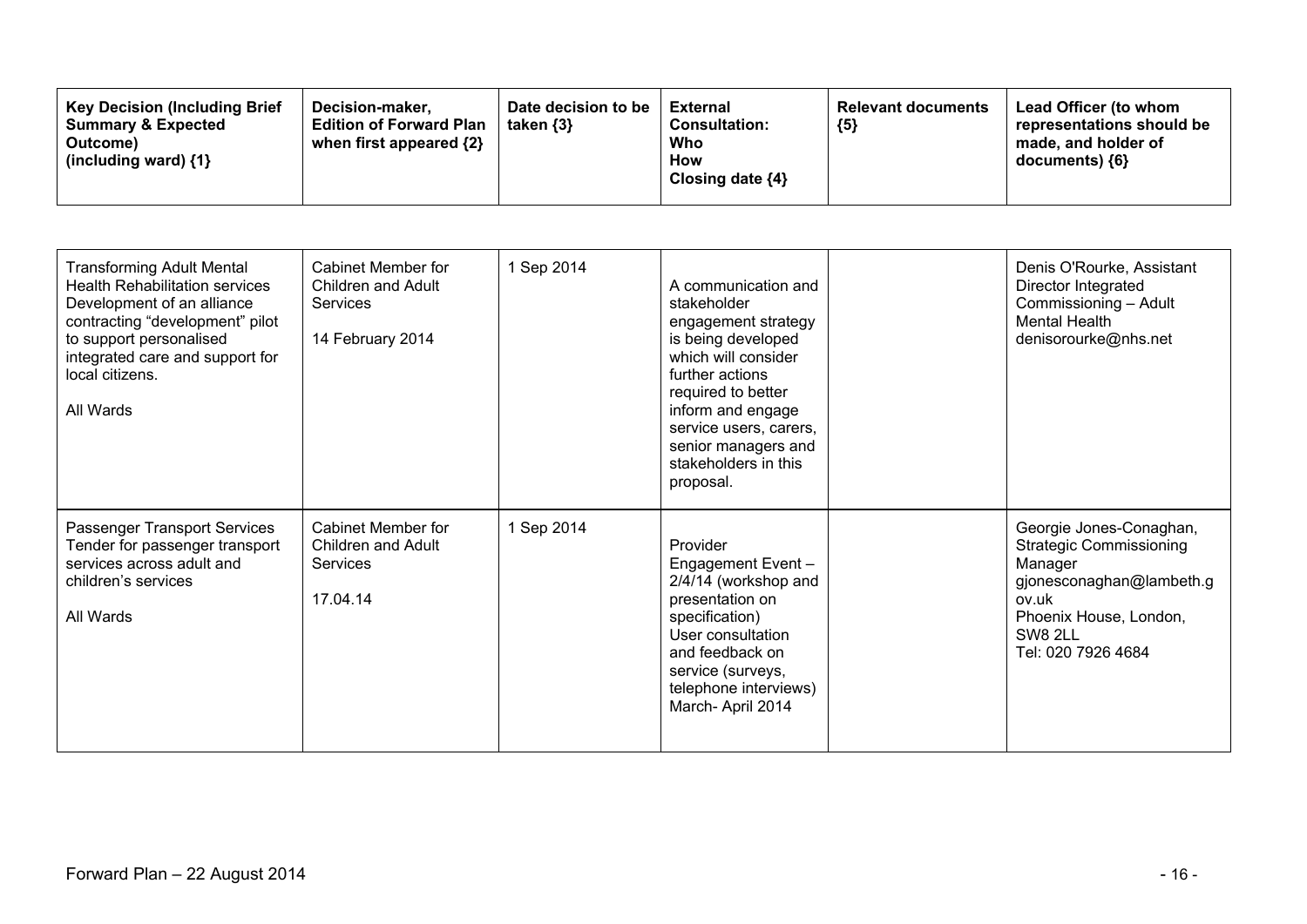| Mental Health Accommodation<br>and Community Support<br>contract.<br>Extension of the Mental Health<br>Accommodation and Community<br>Support contract.<br>All Wards                                                            | Cabinet Member for<br>Health and Wellbeing<br>16.05.14               | 1 Sep 2014                                                              |                                                                                | Denis O'Rourke, Assistant<br>Director Integrated<br>Commissioning - Adult<br>Mental Health<br>denisorourke@nhs.net                                                                         |
|---------------------------------------------------------------------------------------------------------------------------------------------------------------------------------------------------------------------------------|----------------------------------------------------------------------|-------------------------------------------------------------------------|--------------------------------------------------------------------------------|--------------------------------------------------------------------------------------------------------------------------------------------------------------------------------------------|
| Semi Independent Living for 16+<br><b>Provision</b><br>The contract is to be extended<br>to enable one single tender of<br>adults and childrens' services.<br>The extension will allow time to<br>prepare for a single pathway. | Cabinet Member for<br>Children and Adult<br>Services<br>13 June 2014 | 1 Sep 2014<br>Please select date of<br>when decision would<br>be taken. | A full consultation<br>process was<br>undertaken for the<br>original contract. | Linnette Taylor, Strategiv<br><b>Commissioning Officer</b><br>LTaylor5@lambeth.gov.uk<br>Children & Young People<br>Services, 205 Stockwell<br>Road,, London,, SW9 9SL<br>Tel: 02079265214 |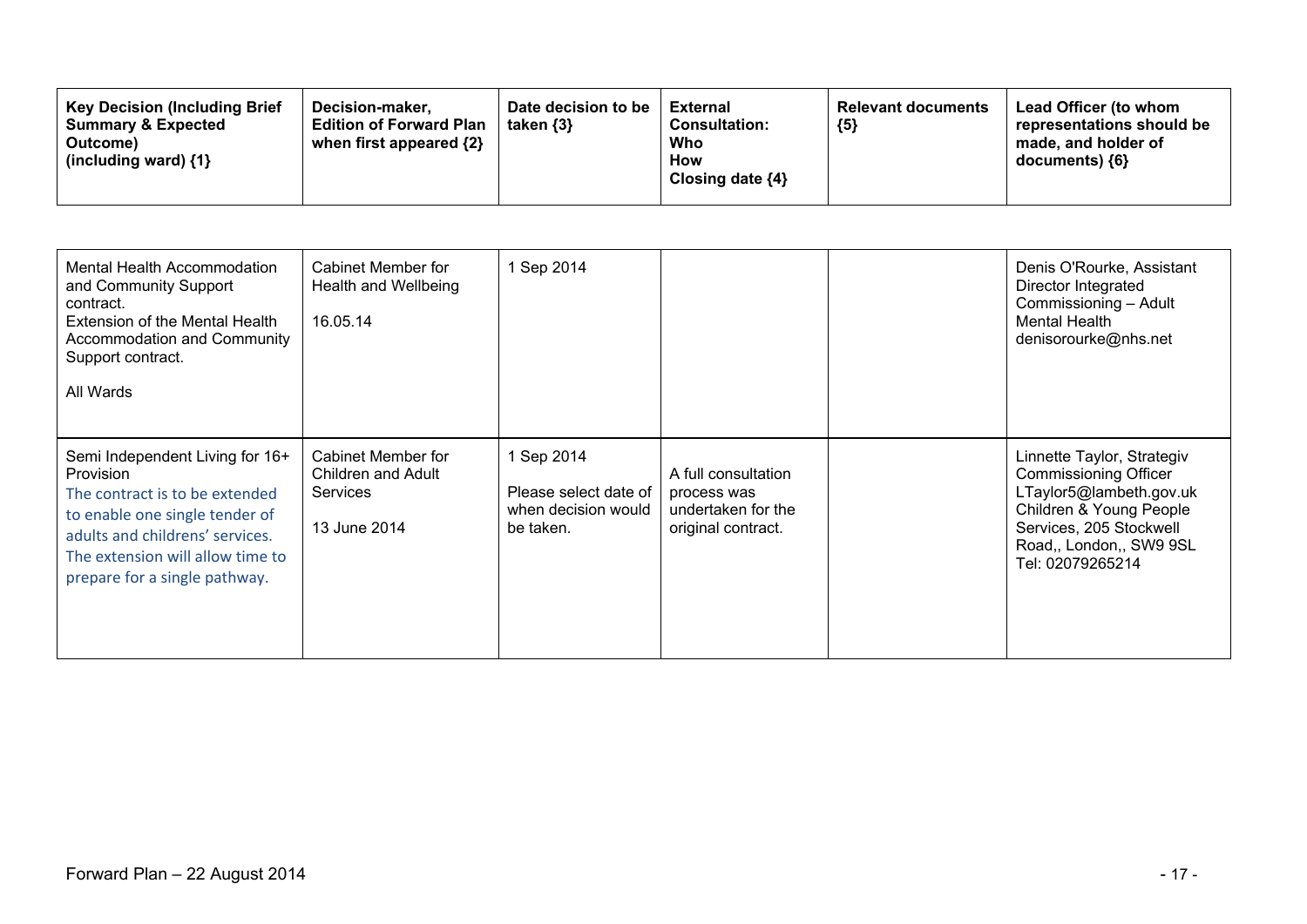| <b>Key Decision (Including Brief</b><br>Date decision to be<br>Decision-maker.<br><b>Summary &amp; Expected</b><br>taken $\{3\}$<br><b>Edition of Forward Plan</b><br>when first appeared $\{2\}$<br>Outcome)<br>(including ward) $\{1\}$ | External<br><b>Relevant documents</b><br>${5}$<br><b>Consultation:</b><br>Who<br>How<br>Closing date $\{4\}$ | <b>Lead Officer (to whom</b><br>representations should be<br>made, and holder of<br>documents) ${6}$ |
|-------------------------------------------------------------------------------------------------------------------------------------------------------------------------------------------------------------------------------------------|--------------------------------------------------------------------------------------------------------------|------------------------------------------------------------------------------------------------------|
|-------------------------------------------------------------------------------------------------------------------------------------------------------------------------------------------------------------------------------------------|--------------------------------------------------------------------------------------------------------------|------------------------------------------------------------------------------------------------------|

# **Environment and Sustainability**

| Cabinet Member for<br>Annual s106 London Eye -<br>Environment and<br><b>Report 14/15</b><br>To agree the proposals for<br>Sustainability<br>disbursement of S106 funding<br>associated with the London Eye<br>4 July 2014<br>and administered by the Visitor<br>Management Group.<br>Bishop's; Prince's | 1 Sep 2014<br>Please select date of<br>when decision would<br>be taken. | Doug Perry, Head of<br><b>Environmental Services &amp;</b><br>Highways<br>dperry@lambeth.gov.uk<br>Service Team House, 185-<br>205 Shakespeare Road,<br>LONDON, SE24 0PZ<br>Tel: 020 7926 1255 |
|---------------------------------------------------------------------------------------------------------------------------------------------------------------------------------------------------------------------------------------------------------------------------------------------------------|-------------------------------------------------------------------------|------------------------------------------------------------------------------------------------------------------------------------------------------------------------------------------------|
|---------------------------------------------------------------------------------------------------------------------------------------------------------------------------------------------------------------------------------------------------------------------------------------------------------|-------------------------------------------------------------------------|------------------------------------------------------------------------------------------------------------------------------------------------------------------------------------------------|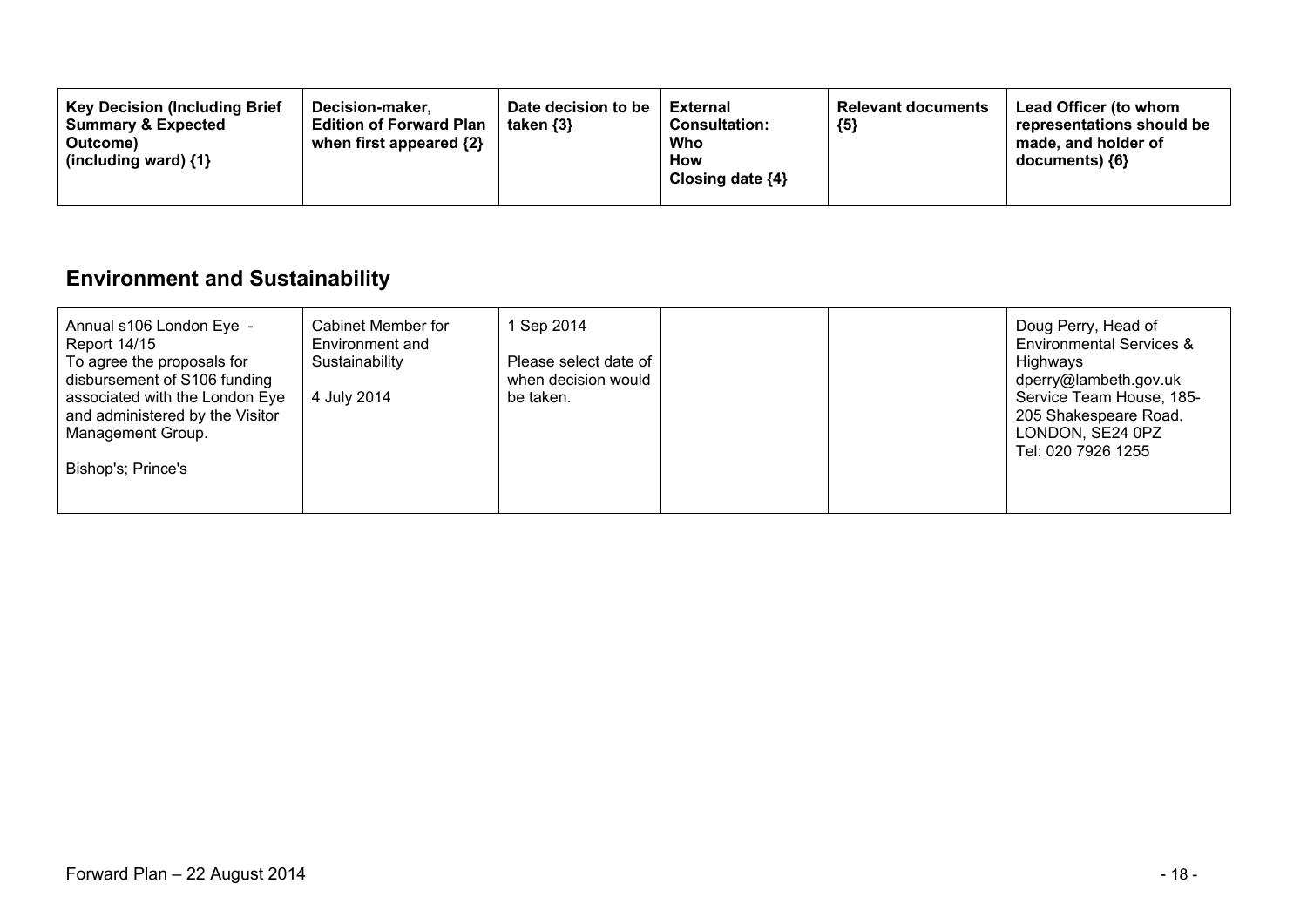| <b>Key Decision (Including Brief</b><br>Decision-maker,<br><b>Summary &amp; Expected</b><br><b>Edition of Forward Plan</b><br>when first appeared {2}<br>Outcome)<br>(including ward) $\{1\}$ | Date decision to be<br>taken $\{3\}$ | External<br><b>Consultation:</b><br>Who<br>How<br>Closing date $\{4\}$ | <b>Relevant documents</b><br>${5}$ | Lead Officer (to whom<br>representations should be<br>made, and holder of<br>documents) {6} |
|-----------------------------------------------------------------------------------------------------------------------------------------------------------------------------------------------|--------------------------------------|------------------------------------------------------------------------|------------------------------------|---------------------------------------------------------------------------------------------|
|-----------------------------------------------------------------------------------------------------------------------------------------------------------------------------------------------|--------------------------------------|------------------------------------------------------------------------|------------------------------------|---------------------------------------------------------------------------------------------|

| <b>Parking Enforcement Agents</b><br>Contract (Bailiffs)<br>The report seeks authority to<br>award contracts to 5<br>enforcement agencies who<br>ranked as the 5 highest scored<br>bidders, following a 2 staged<br>procurement process, which<br>comprised of a pre-qualification<br>and competitive tender exercise.<br>These contracts will be awarded<br>for 4 years with an option to<br>extend for up to a further 2<br>years. | Cabinet Member for<br>Environment and<br>Sustainability<br>1 August 2014 | 1 Sep 2014 | Ward councillors will<br>be consulted as part<br>of the overall<br>consultation process. | Adewale Adeneye<br>AAdeneye@lambeth.gov.uk |
|--------------------------------------------------------------------------------------------------------------------------------------------------------------------------------------------------------------------------------------------------------------------------------------------------------------------------------------------------------------------------------------------------------------------------------------|--------------------------------------------------------------------------|------------|------------------------------------------------------------------------------------------|--------------------------------------------|
| All Wards                                                                                                                                                                                                                                                                                                                                                                                                                            |                                                                          |            |                                                                                          |                                            |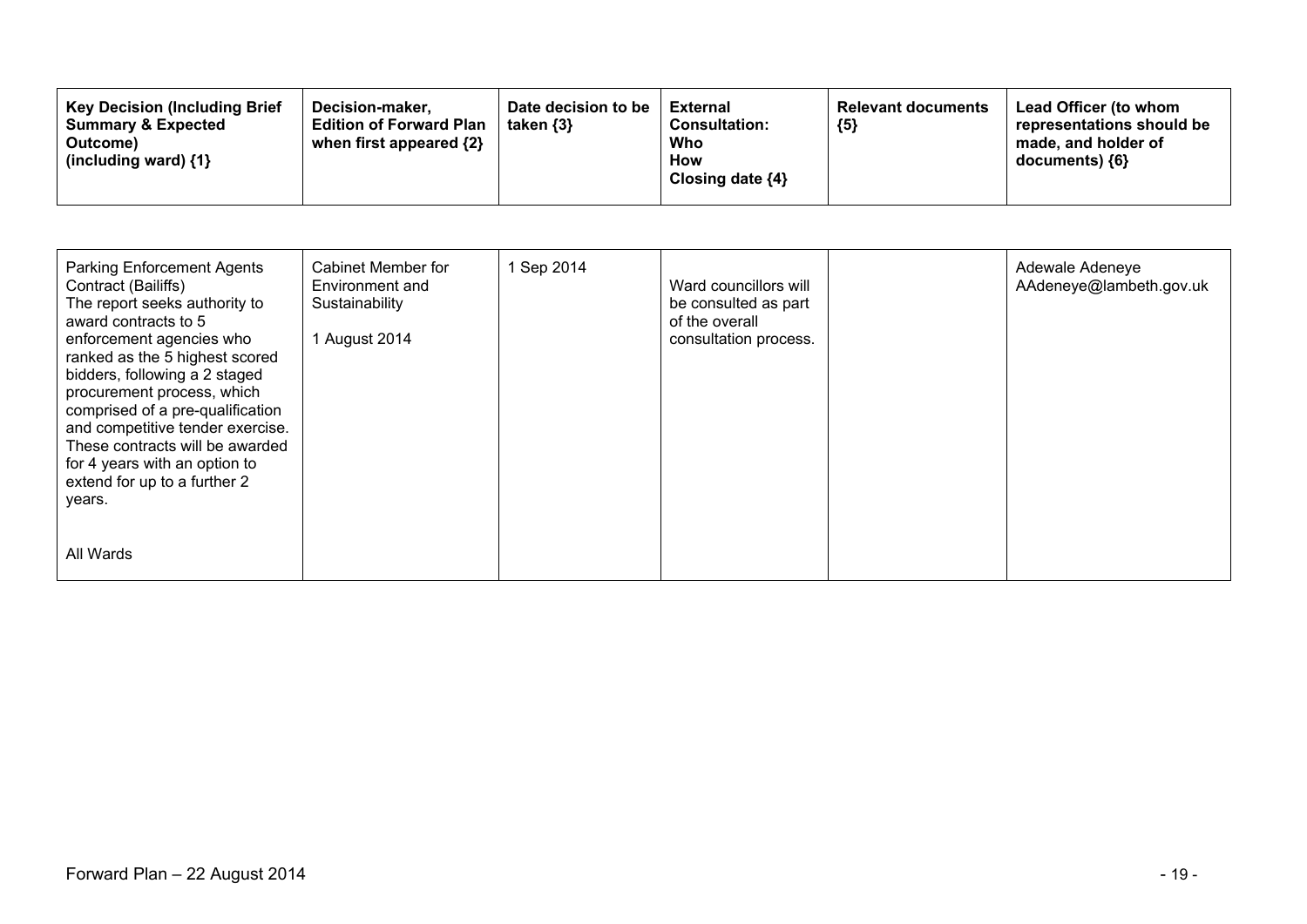### **Health and Wellbeing**

| Transfer of 2013/14 funding from<br>NHS to Lambeth<br>Transfer of funding via s256 for<br>2013/14 from NHS England to<br>London Borough of Lambeth<br>All Wards | Cabinet Member for<br>Health and Wellbeing<br>7 February 2014 | 1 Sep 2014 | Engagement with<br>LINK/ HealthWatch<br>roundtables, CCG<br>engagement on<br>planning and the BIG<br>Lambeth Health<br>Debate, SLIC<br>Citizens' panel work<br>and Lambeth Living<br>Well Collaborative<br>co-productive work<br>on mental health.<br>This work is ongoing<br>and developing. |  |  |
|-----------------------------------------------------------------------------------------------------------------------------------------------------------------|---------------------------------------------------------------|------------|-----------------------------------------------------------------------------------------------------------------------------------------------------------------------------------------------------------------------------------------------------------------------------------------------|--|--|
|-----------------------------------------------------------------------------------------------------------------------------------------------------------------|---------------------------------------------------------------|------------|-----------------------------------------------------------------------------------------------------------------------------------------------------------------------------------------------------------------------------------------------------------------------------------------------|--|--|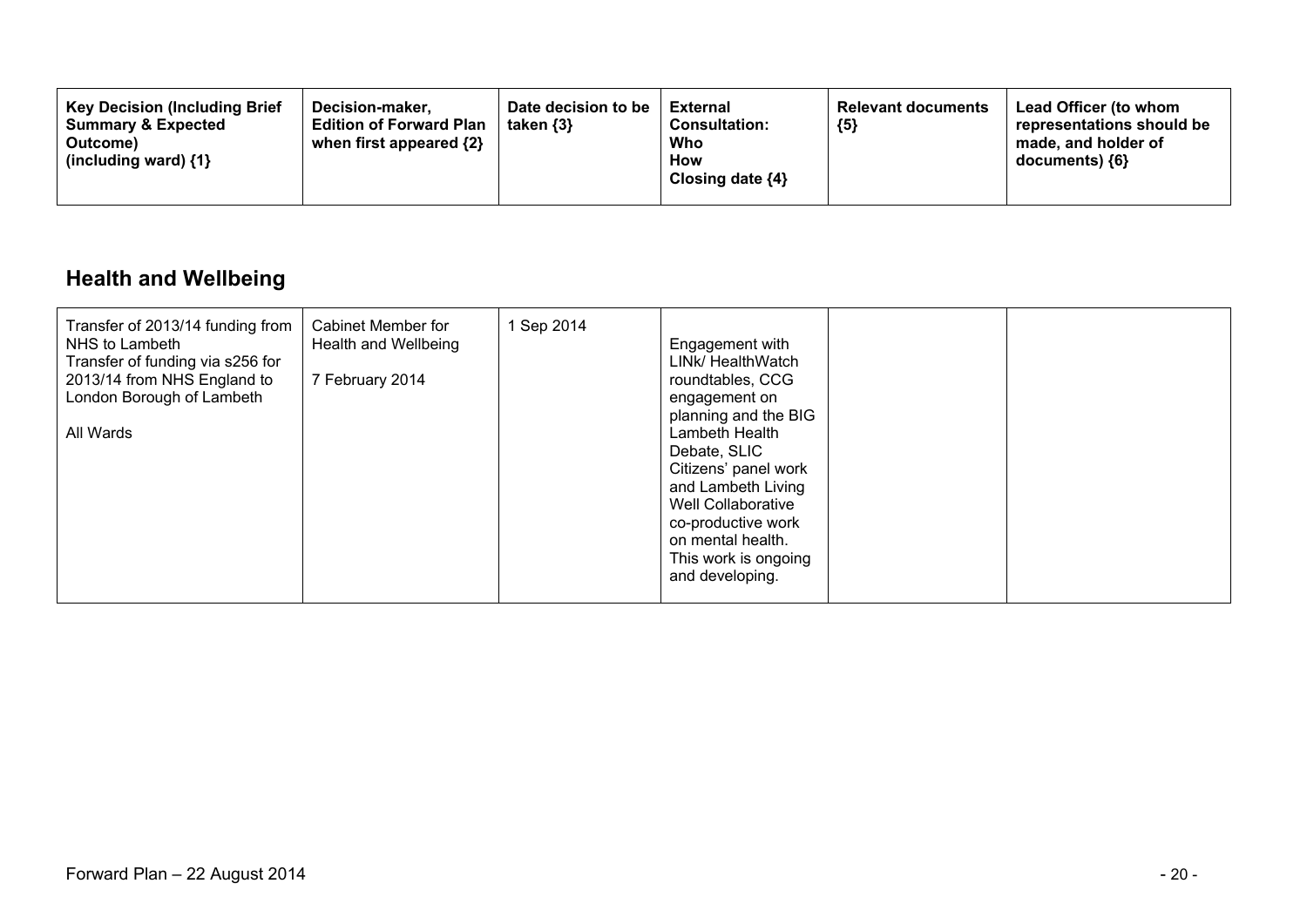| <b>Key Decision (Including Brief</b><br>Decision-maker.<br><b>Edition of Forward Plan</b><br><b>Summary &amp; Expected</b><br>when first appeared {2}<br>Outcome)<br>(including ward) $\{1\}$ | Date decision to be<br>taken $\{3\}$ | <b>External</b><br><b>Consultation:</b><br>Who<br>How<br>Closing date $\{4\}$ | <b>Relevant documents</b><br>${5}$ | Lead Officer (to whom<br>representations should be<br>made, and holder of<br>$documents)$ {6} |
|-----------------------------------------------------------------------------------------------------------------------------------------------------------------------------------------------|--------------------------------------|-------------------------------------------------------------------------------|------------------------------------|-----------------------------------------------------------------------------------------------|
|-----------------------------------------------------------------------------------------------------------------------------------------------------------------------------------------------|--------------------------------------|-------------------------------------------------------------------------------|------------------------------------|-----------------------------------------------------------------------------------------------|

| <b>Better Care Fund</b><br>To finalise and agree the<br>approach to developing the<br>Better Care Fund for Lambeth<br>for 2014-16<br>All Wards             | <b>Cabinet Member for</b><br>Health and Wellbeing<br>7 February 2014 | 1 Sep 2014 | Engagement with<br>LINk/ HealthWatch<br>roundtables, CCG<br>engagement on<br>planning and the BIG<br>Lambeth Health<br>Debate, SLIC<br>Citizens' panel work<br>and Lambeth Living<br><b>Well Collaborative</b><br>co-productive work<br>on mental health.<br>This work is ongoing<br>and developing. | Moira McGrath, Director of<br><b>Integrated Commissioning</b><br>moira.mcgrath@nhs.net                                                           |
|------------------------------------------------------------------------------------------------------------------------------------------------------------|----------------------------------------------------------------------|------------|------------------------------------------------------------------------------------------------------------------------------------------------------------------------------------------------------------------------------------------------------------------------------------------------------|--------------------------------------------------------------------------------------------------------------------------------------------------|
| Provision of Community<br>Equipment for Health & Social<br>Care<br>To vary the current contract for<br>the provison of community<br>equipment<br>All Wards | Cabinet Member for<br>Health and Wellbeing<br>9 May 2014             | 1 Sep 2014 |                                                                                                                                                                                                                                                                                                      | David Worrall, Senior<br>Commissioning Manager,<br>Health and Wellbeing<br>dworrall@lambeth.gov.uk<br><b>Phoenix House</b><br>Tel: 020 7926 9978 |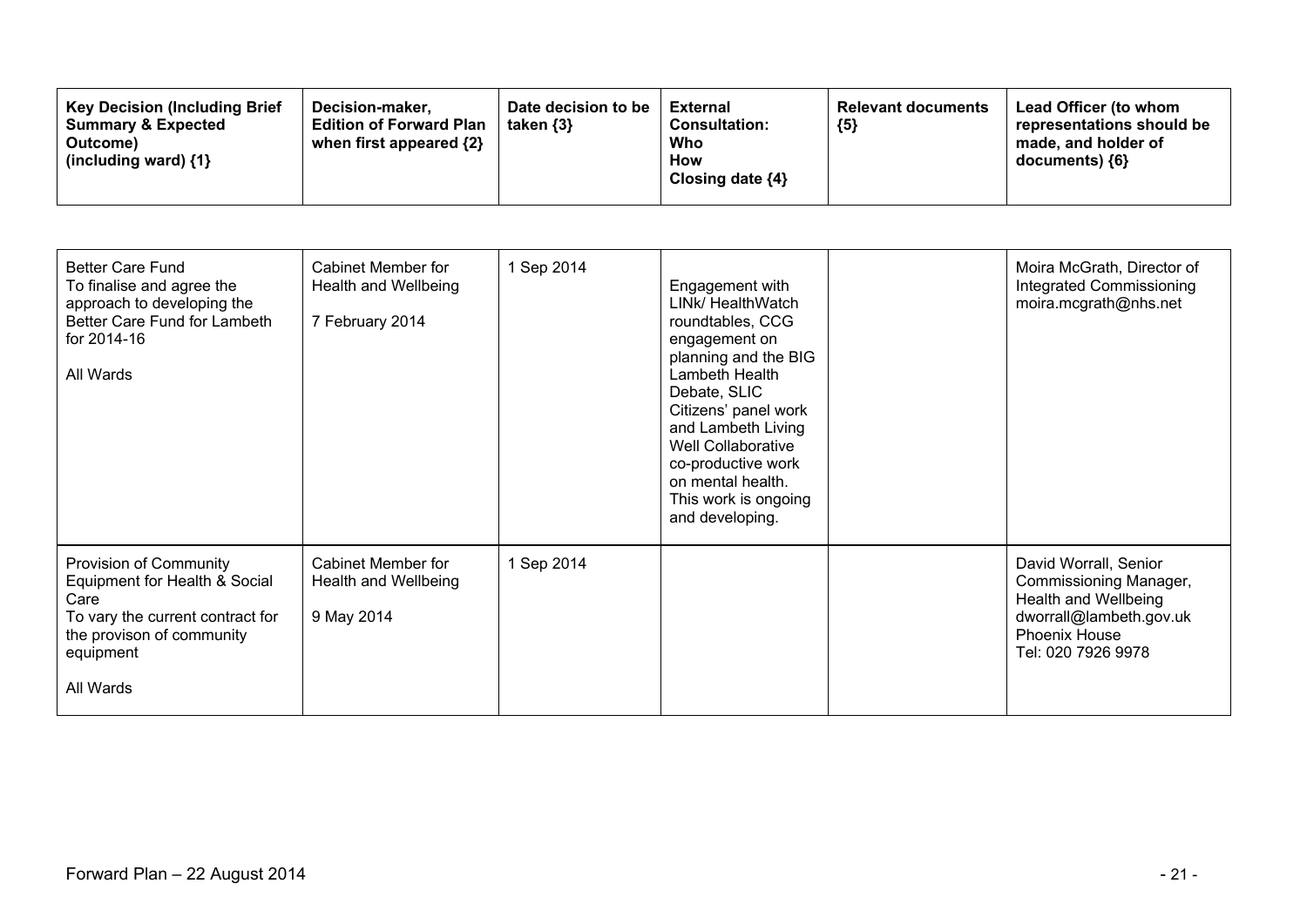| <b>Key Decision (Including Brief)</b><br>Decision-maker,<br><b>Summary &amp; Expected</b><br><b>Edition of Forward Plan</b><br>when first appeared {2}<br>Outcome)<br>(including ward) $\{1\}$ | Date decision to be<br>taken $\{3\}$ | <b>External</b><br><b>Consultation:</b><br>Who<br>How<br>Closing date $\{4\}$ | <b>Relevant documents</b><br>${5}$ | <b>Lead Officer (to whom</b><br>representations should be<br>made, and holder of<br>documents) ${6}$ |
|------------------------------------------------------------------------------------------------------------------------------------------------------------------------------------------------|--------------------------------------|-------------------------------------------------------------------------------|------------------------------------|------------------------------------------------------------------------------------------------------|
|------------------------------------------------------------------------------------------------------------------------------------------------------------------------------------------------|--------------------------------------|-------------------------------------------------------------------------------|------------------------------------|------------------------------------------------------------------------------------------------------|

| <b>Community Support Services</b><br>The provision of Community<br>Support Services for adult,<br>children and continuing health<br>care clients.<br>All Wards | Cabinet Member for<br>Health and Wellbeing<br>30 May 2014 | 1 Sep 2014 | The community<br>support service was<br>extensively consulted<br>on with service users,<br>carers, care<br>management and<br>relevant<br>stakeholders.<br>Workshops were held<br>with service users,<br>carers and care<br>managers to<br>establish the method<br>statement questions. |  | Georgie Jones-Conaghan,<br><b>Strategic Commissioning</b><br>Manager<br>gjonesconaghan@lambeth.g<br>ov.uk<br>Phoenix House, London,<br>SW8 2LL<br>Tel: 020 7926 4684 |
|----------------------------------------------------------------------------------------------------------------------------------------------------------------|-----------------------------------------------------------|------------|----------------------------------------------------------------------------------------------------------------------------------------------------------------------------------------------------------------------------------------------------------------------------------------|--|----------------------------------------------------------------------------------------------------------------------------------------------------------------------|
|----------------------------------------------------------------------------------------------------------------------------------------------------------------|-----------------------------------------------------------|------------|----------------------------------------------------------------------------------------------------------------------------------------------------------------------------------------------------------------------------------------------------------------------------------------|--|----------------------------------------------------------------------------------------------------------------------------------------------------------------------|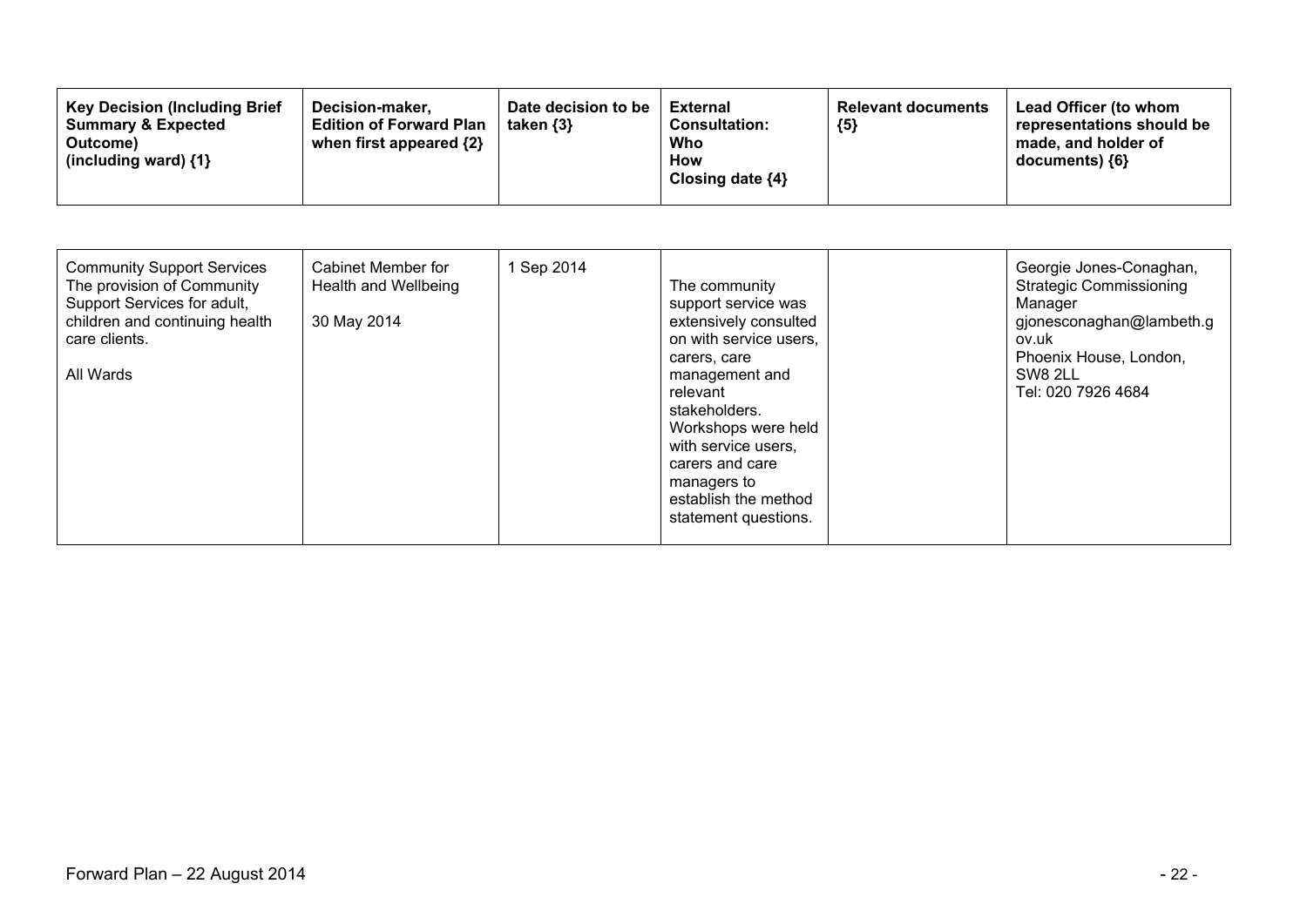| <b>Key Decision (Including Brief</b><br>Decision-maker,<br><b>Summary &amp; Expected</b><br><b>Edition of Forward Plan</b><br>when first appeared {2}<br>Outcome)<br>(including ward) $\{1\}$ | Date decision to be<br>taken $\{3\}$ | External<br><b>Consultation:</b><br>Who<br>How<br>Closing date $\{4\}$ | <b>Relevant documents</b><br>${5}$ | Lead Officer (to whom<br>representations should be<br>made, and holder of<br>documents) {6} |
|-----------------------------------------------------------------------------------------------------------------------------------------------------------------------------------------------|--------------------------------------|------------------------------------------------------------------------|------------------------------------|---------------------------------------------------------------------------------------------|
|-----------------------------------------------------------------------------------------------------------------------------------------------------------------------------------------------|--------------------------------------|------------------------------------------------------------------------|------------------------------------|---------------------------------------------------------------------------------------------|

| Extension to pilot level 3<br>specialist weight management<br>service for children<br>Decision to extend the above<br>contract for 2 years. This<br>contract is part of a healthy<br>weight programme that was set<br>up as a pilot following a tender<br>that was carried out in 2011. The<br>pilot will be evaluated over the<br>next year and a tender will be<br>carried out again in 2016 (for the<br>full healthy weight programme)<br>following analysis of the findings<br>from the evaluation. | Cabinet Member for<br>Health and Wellbeing<br>13 june 2014 | 1 Sep 2014 | Qualitative data is<br>being captured<br>through the<br>evaluation.<br>Programme<br>participants provide<br>feedback following<br>their involvement.<br>Relevant<br>professionals and<br>stakeholders will be<br>consulted during the<br>evaluation and during<br>the tender process<br>which will be carried<br>out in 2016. |  | <b>Candice Clark</b><br>candiceclark@nhs.net |
|---------------------------------------------------------------------------------------------------------------------------------------------------------------------------------------------------------------------------------------------------------------------------------------------------------------------------------------------------------------------------------------------------------------------------------------------------------------------------------------------------------|------------------------------------------------------------|------------|-------------------------------------------------------------------------------------------------------------------------------------------------------------------------------------------------------------------------------------------------------------------------------------------------------------------------------|--|----------------------------------------------|
|---------------------------------------------------------------------------------------------------------------------------------------------------------------------------------------------------------------------------------------------------------------------------------------------------------------------------------------------------------------------------------------------------------------------------------------------------------------------------------------------------------|------------------------------------------------------------|------------|-------------------------------------------------------------------------------------------------------------------------------------------------------------------------------------------------------------------------------------------------------------------------------------------------------------------------------|--|----------------------------------------------|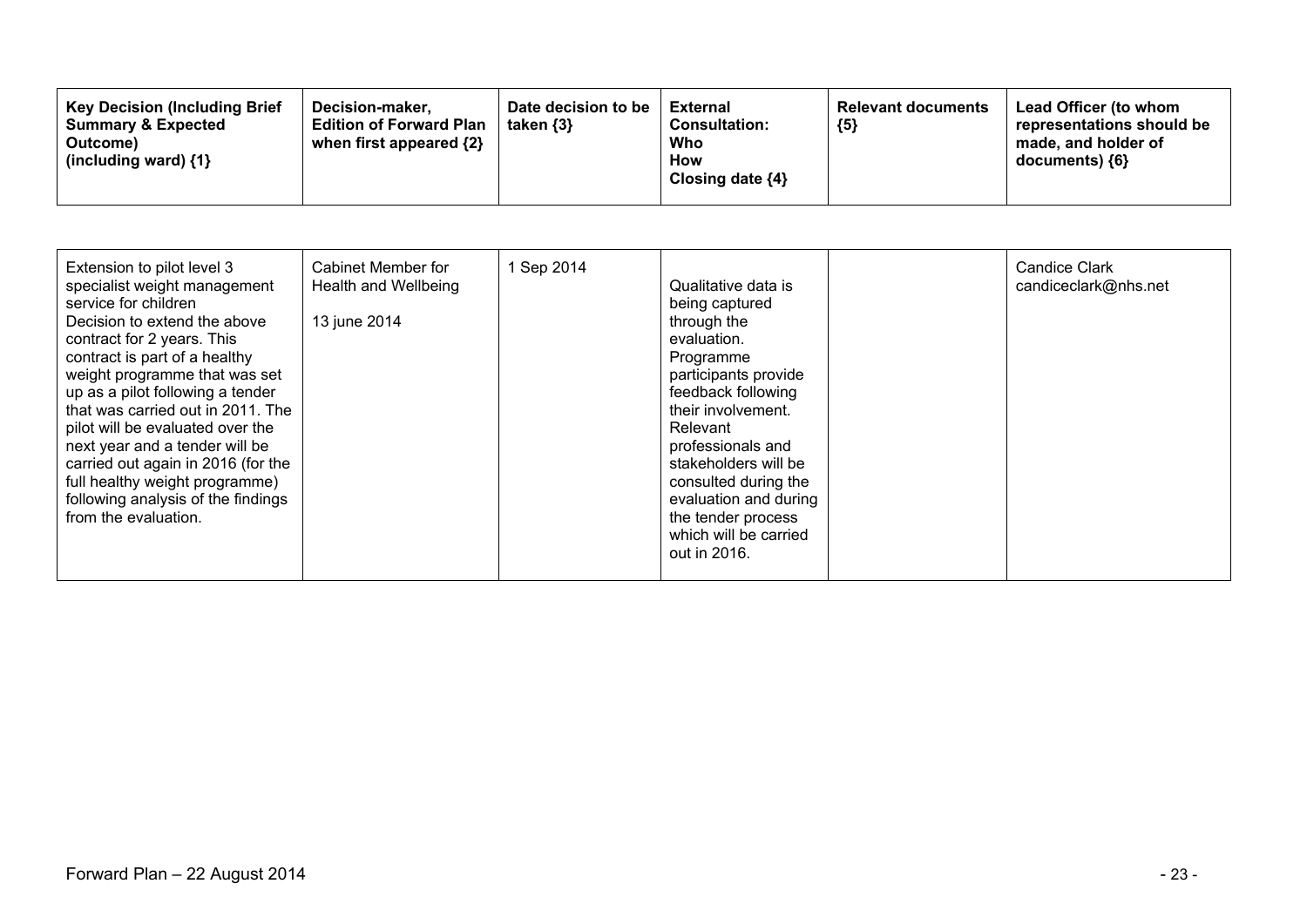| 1 Sep 2014                      | Paul Steinberg, Senior         |
|---------------------------------|--------------------------------|
| London HIV Prevention           | <b>Strategic Commissioning</b> |
| Cabinet Member for              | Engagement with                |
| Health and Wellbeing            | London Directors of            |
| Programme                       | Manager                        |
| The tendering and award of      | PSteinberg@lambeth.gov.uk      |
| Please select date of           | Public Health via the          |
| contracts for this London-wide  | <b>LHPP Steering</b>           |
| 4 July 2014                     | Tel: 020 7926 0480             |
| when decision would             | Group, London                  |
| be taken.                       | Sexual Health Group            |
| programme (hosted,              | and London Councils'           |
| commissioned and managed by     | Leaders Committee.             |
| Lambeth) for HIV prevention.    | Planning and                   |
| The services comprise outreach, | development of this            |
| condom distribution and media   | work is ongoing as             |
| campaigns.                      | the tender process             |
| All Wards                       | proceeds.                      |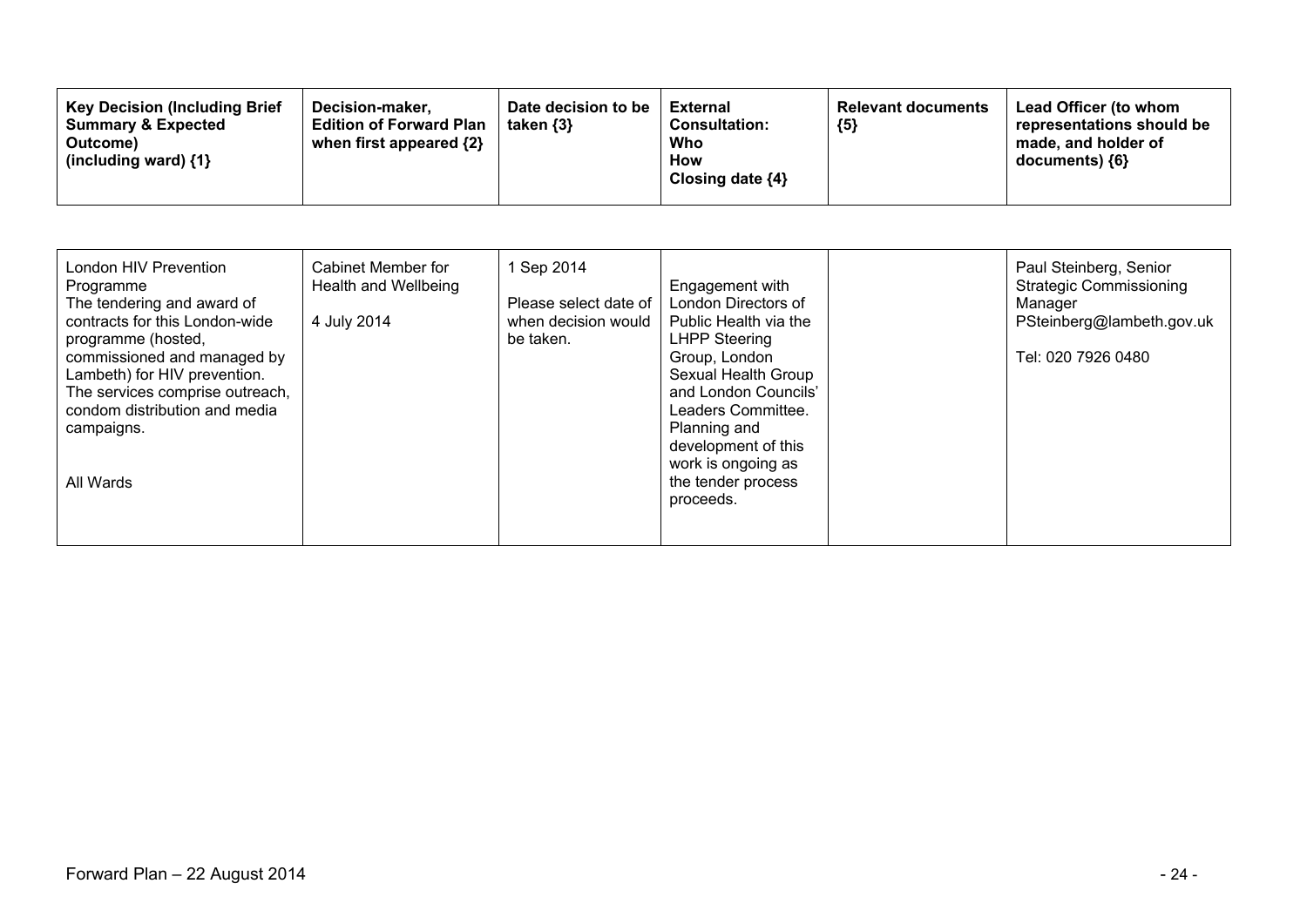| <b>Key Decision (Including Brief</b><br>Decision-maker.<br><b>Summary &amp; Expected</b><br><b>Edition of Forward Plan</b><br>when first appeared $\{2\}$<br>Outcome)<br>(including ward) $\{1\}$ | Date decision to be<br>taken {3} | <b>External</b><br><b>Consultation:</b><br>Who<br>How<br>Closing date $\{4\}$ | <b>Relevant documents</b><br>${5}$ | <b>Lead Officer (to whom</b><br>representations should be<br>made, and holder of<br>documents) ${6}$ |
|---------------------------------------------------------------------------------------------------------------------------------------------------------------------------------------------------|----------------------------------|-------------------------------------------------------------------------------|------------------------------------|------------------------------------------------------------------------------------------------------|
|---------------------------------------------------------------------------------------------------------------------------------------------------------------------------------------------------|----------------------------------|-------------------------------------------------------------------------------|------------------------------------|------------------------------------------------------------------------------------------------------|

| Shared Lives scheme<br>In December 2013, approval was<br>given to the waiver of section 8.0<br>(Purchasing Rules) of the<br><b>Contract Standing Orders in</b><br>order to extend the Shared Lives<br>scheme with Lambeth Mencap<br>for a further period of 12 months<br>for the period 1 January 2014 to<br>31 December 2014.<br>During the extension period it<br>was proposed to:<br>a) Expand the Shared Lives<br>Scheme to all client groups by<br>participating in the Cabinet<br>Office Trailblazer Scheme, for<br>the use of Social Impact Bond.<br>b) Enter into direct negotiation<br>with Social Finance to develop a<br>social investment mechanism to<br>expand the Shared Lives<br>scheme through a competitive<br>selection process. | Cabinet Member for<br>Health and Wellbeing<br>4 July 2014 | 1 Sep 2014<br>Please select date of<br>when decision would<br>be taken. |  | Laval Lebon, Senior Strategic<br><b>Commissioning Manager</b><br>LLebon2@lambeth.gov.uk<br>Phoenix House<br>Tel: 020 7926 4654 |
|-----------------------------------------------------------------------------------------------------------------------------------------------------------------------------------------------------------------------------------------------------------------------------------------------------------------------------------------------------------------------------------------------------------------------------------------------------------------------------------------------------------------------------------------------------------------------------------------------------------------------------------------------------------------------------------------------------------------------------------------------------|-----------------------------------------------------------|-------------------------------------------------------------------------|--|--------------------------------------------------------------------------------------------------------------------------------|
| Lambeth appointed Social<br>Finance to support the<br>development of this contract<br>model in Lambeth and to identify<br>a viable Shared Lives provider<br>for the delivery of Shared Lives<br>care in Lambeth, to be supported<br>with social investment. In<br>selecting the Shared Lives<br>provider, Social Finance has<br>Einodrautariste Pitenrum 222 fallugnust 2014<br>transparent selection process                                                                                                                                                                                                                                                                                                                                       |                                                           |                                                                         |  | $-25-$                                                                                                                         |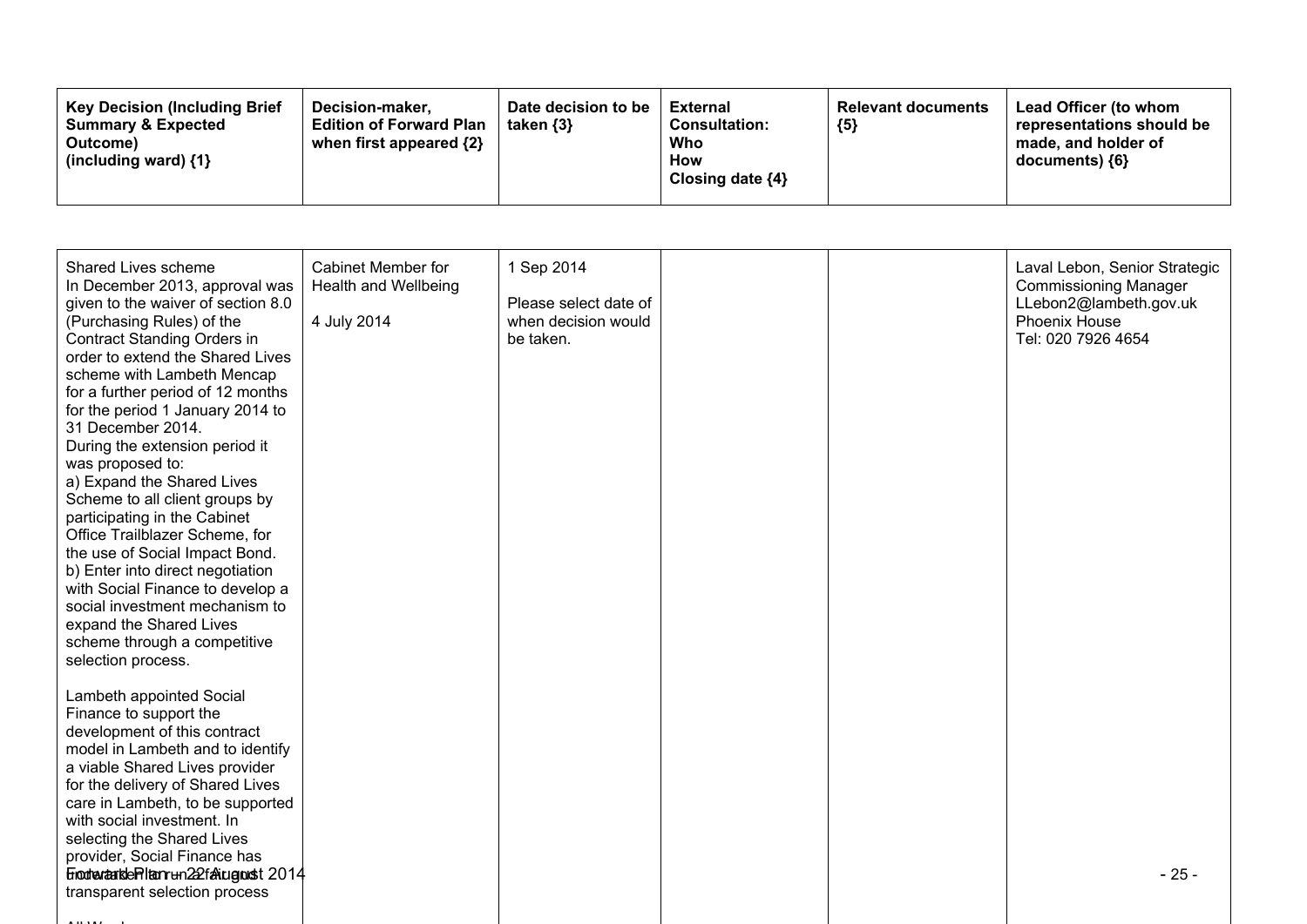| Supported housing for people<br>with mental health needs<br>requiring 24-hour support<br>18-month contract extension to<br>start 1 October 2014 and run<br>until 31 March 2016. This Social<br>Inclusion (SP) service will be<br>provided by Riverside English<br>Churches.<br>Ferndale                                      | <b>Cabinet Member for</b><br>Health and Wellbeing<br>18 July 2014 | 1 Sep 2014 |  | <b>Karen Clarke</b><br>KClarke1@lambeth.gov.uk |
|------------------------------------------------------------------------------------------------------------------------------------------------------------------------------------------------------------------------------------------------------------------------------------------------------------------------------|-------------------------------------------------------------------|------------|--|------------------------------------------------|
| Medium-level supported housing<br>for people with mental health<br>needs<br>18-month contract extension to<br>start 1 October 2014 and run<br>until 31 March 2016. This Social<br>Inclusion (SP) service will be<br>provided by Certitude (Southside<br>Partnership).<br>Brixton Hill; Ferndale; Streatham<br>Wells; Vassall | Cabinet Member for<br>Health and Wellbeing<br>18 July 2014        | 1 Sep 2014 |  | Karen Clarke<br>KClarke1@lambeth.gov.uk        |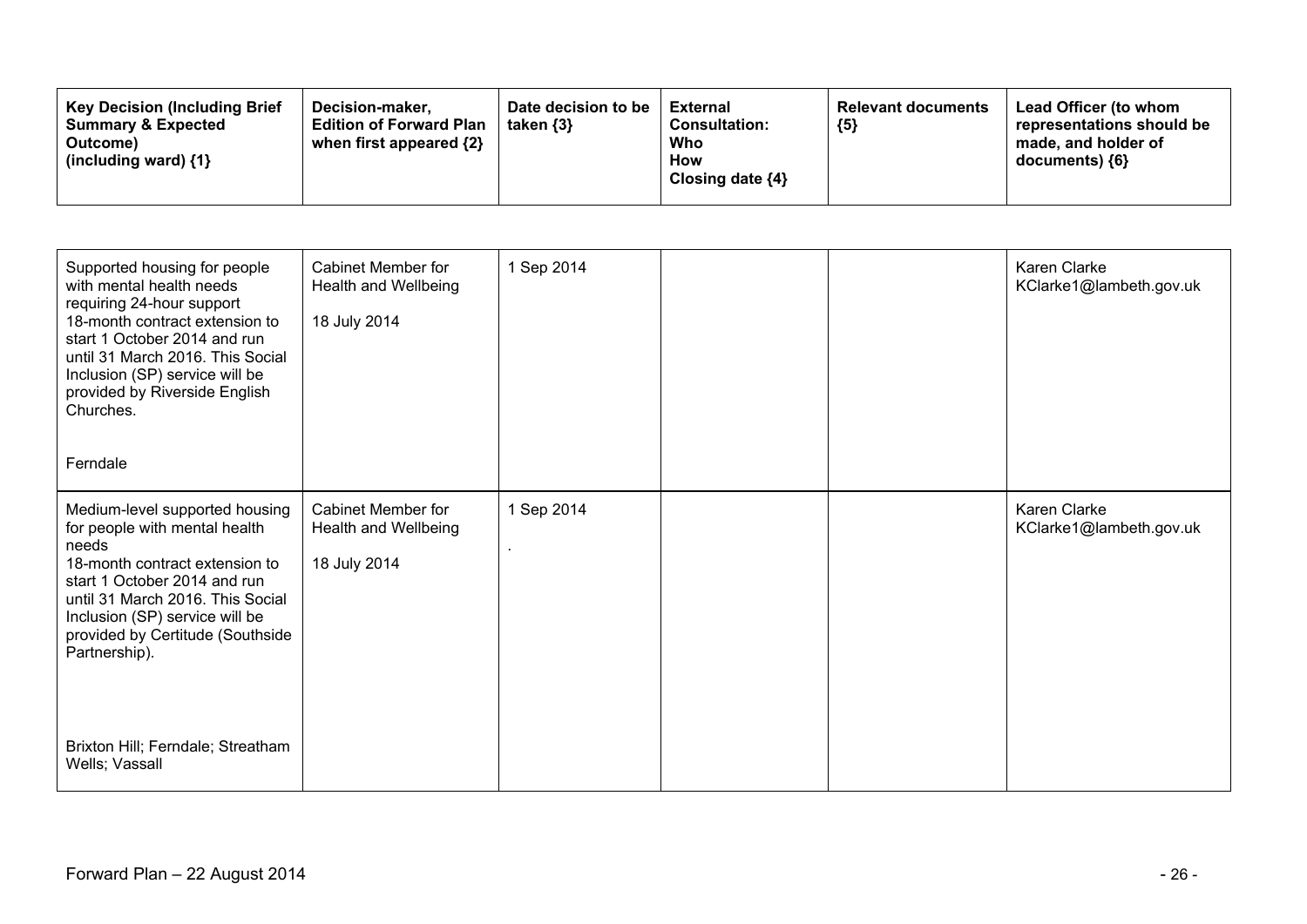| <b>Key Decision (Including Brief</b><br>Date decision to be<br>Decision-maker.<br><b>Edition of Forward Plan</b><br><b>Summary &amp; Expected</b><br>taken $\{3\}$<br>when first appeared {2}<br>Outcome)<br>(including ward) $\{1\}$ | <b>External</b><br>${5}$<br><b>Consultation:</b><br>Who<br><b>How</b><br>Closing date $\{4\}$ | Lead Officer (to whom<br><b>Relevant documents</b><br>representations should be<br>made, and holder of<br>$documents)$ {6} |
|---------------------------------------------------------------------------------------------------------------------------------------------------------------------------------------------------------------------------------------|-----------------------------------------------------------------------------------------------|----------------------------------------------------------------------------------------------------------------------------|
|---------------------------------------------------------------------------------------------------------------------------------------------------------------------------------------------------------------------------------------|-----------------------------------------------------------------------------------------------|----------------------------------------------------------------------------------------------------------------------------|

| Social Care Hub<br>Cabinet Member for<br>15 Sep 2014<br>Provision of a hub service<br>Health and Wellbeing<br>offering information, advice and<br>13/08/2014<br>advocacy to older people, people<br>with disabilities and carers.<br>All Wards | Co-Production<br>sessions with service<br>users, staff and<br>providers between<br>April & July 2014 | Paul Davis, Commissioning<br><b>Manager Supporting People</b><br>pdavis2@lambeth.gov.uk<br>Phoenix House, 10<br>Wandsworth Road, London,<br>SW8 2LL<br>Tel: 020 7926 7538<br>020 7926 7526 |
|------------------------------------------------------------------------------------------------------------------------------------------------------------------------------------------------------------------------------------------------|------------------------------------------------------------------------------------------------------|--------------------------------------------------------------------------------------------------------------------------------------------------------------------------------------------|
|------------------------------------------------------------------------------------------------------------------------------------------------------------------------------------------------------------------------------------------------|------------------------------------------------------------------------------------------------------|--------------------------------------------------------------------------------------------------------------------------------------------------------------------------------------------|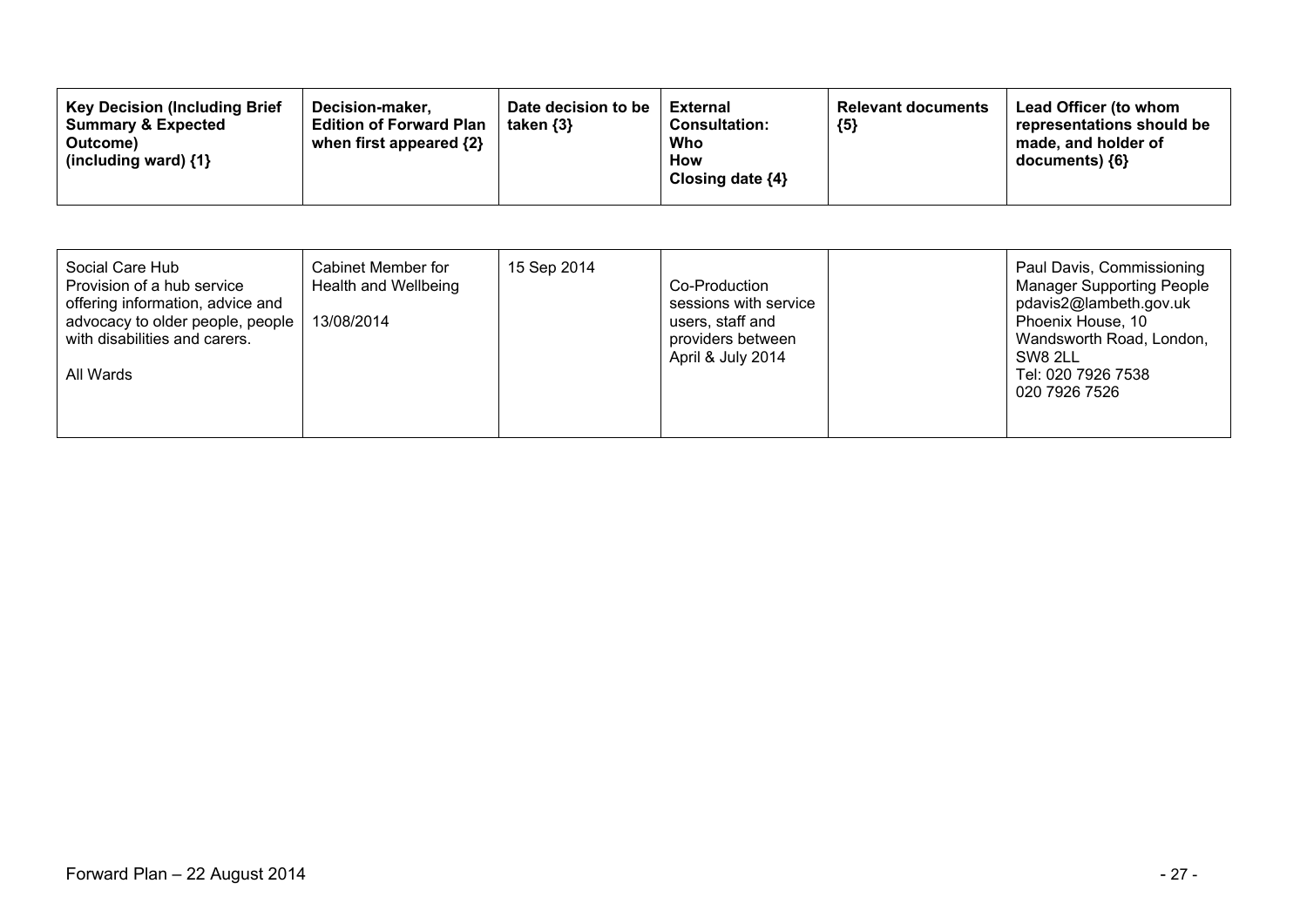| <b>Key Decision (Including Brief</b><br>Decision-maker.<br><b>Summary &amp; Expected</b><br><b>Edition of Forward Plan</b><br>when first appeared {2}<br>Outcome)<br>(including ward) {1} | Date decision to be<br>taken $\{3\}$ | <b>External</b><br><b>Consultation:</b><br>Who<br>How<br>Closing date $\{4\}$ | <b>Relevant documents</b><br>${5}$ | <b>Lead Officer (to whom</b><br>representations should be<br>made, and holder of<br>documents) {6} |
|-------------------------------------------------------------------------------------------------------------------------------------------------------------------------------------------|--------------------------------------|-------------------------------------------------------------------------------|------------------------------------|----------------------------------------------------------------------------------------------------|
|-------------------------------------------------------------------------------------------------------------------------------------------------------------------------------------------|--------------------------------------|-------------------------------------------------------------------------------|------------------------------------|----------------------------------------------------------------------------------------------------|

### **Housing**

| Disposal of land to Pocket to<br>develop low cost housing<br>The GLA has agreed to fund a<br>low cost home ownership<br>programme to be delivered by<br>Pocket in Lambeth. The initial<br>sites and terms for disposal are<br>proposed for approval, subject to<br>consultation and planning<br>permission.<br>Bishops, Streatham Wells and<br>Vassall<br>Bishop's; Ferndale; Streatham<br>Wells | Cabinet Member for<br>Housing<br>26 April 2013   | 1 Sep 2014 | We will consult with<br>local ward members,<br>resident groups and<br>stakeholders for each<br>site proposed for<br>development. We will<br>do this at throughout<br>the design<br>development<br>process, prior to<br>making planning<br>applications. | Mayor's Covenant<br>Prospectus<br>Mayor's Covenant<br>Prospectus<br>Disposal of land to<br>Pocket to develop low<br>cost housing | Lesley Johnson, Interim<br><b>Housing Regeneration</b><br>Manager<br>Ljohnson3@lambeth.gov.uk<br>Hambrook House<br>Tel: 020 7926 3765 |
|--------------------------------------------------------------------------------------------------------------------------------------------------------------------------------------------------------------------------------------------------------------------------------------------------------------------------------------------------------------------------------------------------|--------------------------------------------------|------------|---------------------------------------------------------------------------------------------------------------------------------------------------------------------------------------------------------------------------------------------------------|----------------------------------------------------------------------------------------------------------------------------------|---------------------------------------------------------------------------------------------------------------------------------------|
|                                                                                                                                                                                                                                                                                                                                                                                                  |                                                  |            |                                                                                                                                                                                                                                                         |                                                                                                                                  |                                                                                                                                       |
| Approval of Lollard Street<br>Development Agreement for<br>provision of new homes and<br>nursery school<br>The General Exception<br>procedure is likely to be followed<br>Bishop's; Prince's                                                                                                                                                                                                     | Cabinet Member for<br>Housing<br>11 October 2013 | 1 Sep 2014 | Princes and Bishops<br><b>Ward Members</b>                                                                                                                                                                                                              | Resolution to grant<br>planning permission for<br><b>Shell Centre</b><br>development                                             | Lesley Johnson, Interim<br>Housing Regeneration<br>Manager<br>Ljohnson3@lambeth.gov.uk<br>Hambrook House<br>Tel: 020 7926 3765        |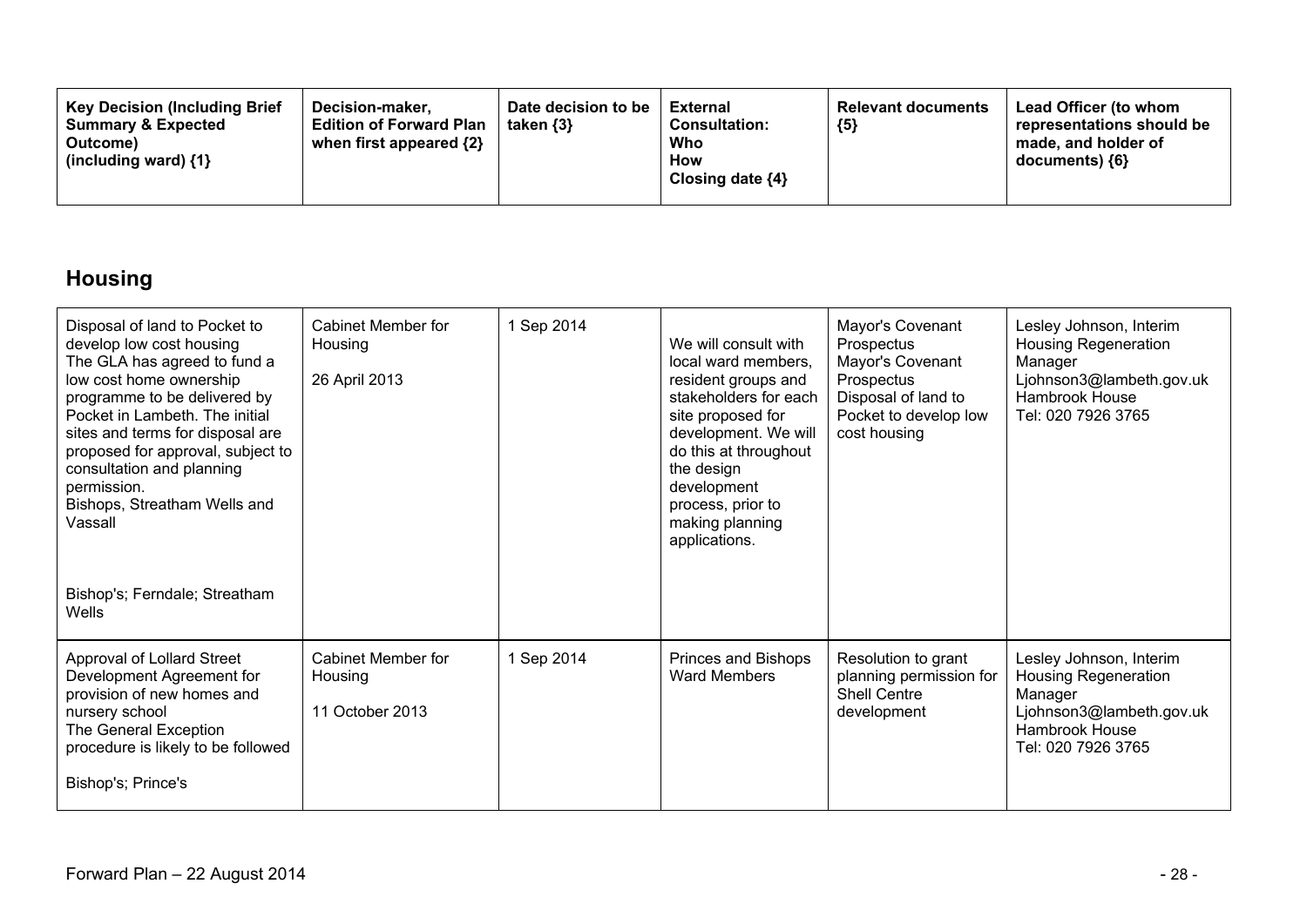| <b>Key Decision (Including Brief)</b><br>Decision-maker.<br><b>Summary &amp; Expected</b><br><b>Edition of Forward Plan</b><br>when first appeared $\{2\}$<br>Outcome)<br>(including ward) $\{1\}$ | Date decision to be<br>taken {3} | External<br><b>Consultation:</b><br>Who<br>How<br>Closing date ${4}$ | <b>Relevant documents</b><br>${5}$ | Lead Officer (to whom<br>representations should be<br>made, and holder of<br>documents) ${6}$ |
|----------------------------------------------------------------------------------------------------------------------------------------------------------------------------------------------------|----------------------------------|----------------------------------------------------------------------|------------------------------------|-----------------------------------------------------------------------------------------------|
|----------------------------------------------------------------------------------------------------------------------------------------------------------------------------------------------------|----------------------------------|----------------------------------------------------------------------|------------------------------------|-----------------------------------------------------------------------------------------------|

| Development Options Appraisal -<br><b>Fenwick Estate</b><br>To approve the opportunity sites<br>in Fenwick estate as the location<br>for offsite affordable housing<br>provision by Sainsbury/TfL<br>Larkhall                                                                              | Cabinet Member for<br>Housing<br>2 May 2014   | 1 Sep 2014                                                              | Local residents and<br>ward councillors<br>Resident participation<br>in the project will be<br>designed in close<br>liaison with the TRA.<br>A communications<br>plan will be<br>developed by the<br>project team<br>involving drop in,<br>newsletters, events<br>etc to engage with<br>residents and<br>coproduce a project<br>plan. | Lesley Johnson, Interim<br><b>Housing Regeneration</b><br>Manager<br>Ljohnson3@lambeth.gov.uk<br>Hambrook House<br>Tel: 020 7926 3765         |
|--------------------------------------------------------------------------------------------------------------------------------------------------------------------------------------------------------------------------------------------------------------------------------------------|-----------------------------------------------|-------------------------------------------------------------------------|---------------------------------------------------------------------------------------------------------------------------------------------------------------------------------------------------------------------------------------------------------------------------------------------------------------------------------------|-----------------------------------------------------------------------------------------------------------------------------------------------|
| Proposal to Appoint Mears Ltd<br>(Interim) for South Area - Waiver<br>An urgent waiver report has<br>been prepared recommending<br>Mears Ltd to take over delivery<br>of repairs and voids works in the<br>south as an interim arrangement<br>only for a period of 18 months.<br>All Wards | Cabinet Member for<br>Housing<br>20 June 2014 | 1 Sep 2014<br>Please select date of<br>when decision would<br>be taken. | High-level meetings<br>with Cabinet<br>Member/ LL Board/<br>Contractor                                                                                                                                                                                                                                                                | Ola Akinfe, Director of<br><b>Property Services</b><br>OAkinfe@lambethliving.org.u<br>Lambeth Living, Hambrook<br>House<br>Tel: 0207 926 3427 |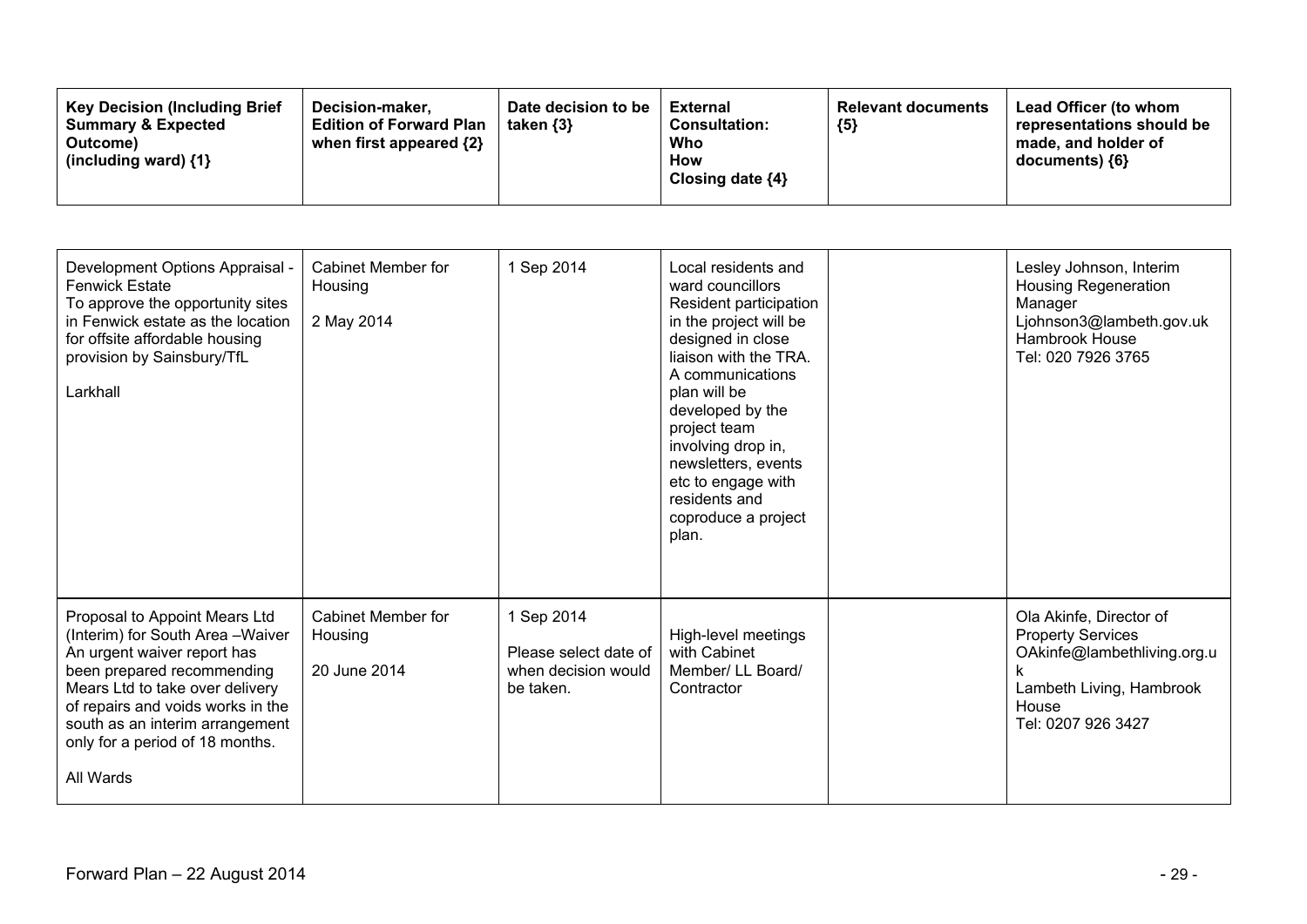| <b>Key Decision (Including Brief)</b><br>Decision-maker,<br><b>Summary &amp; Expected</b><br><b>Edition of Forward Plan</b><br>when first appeared {2}<br>Outcome)<br>(including ward) $\{1\}$ | Date decision to be<br>taken $\{3\}$ | <b>External</b><br><b>Consultation:</b><br>Who<br>How<br>Closing date $\{4\}$ | <b>Relevant documents</b><br>${5}$ | Lead Officer (to whom<br>representations should be<br>made, and holder of<br>$documents)$ {6} |
|------------------------------------------------------------------------------------------------------------------------------------------------------------------------------------------------|--------------------------------------|-------------------------------------------------------------------------------|------------------------------------|-----------------------------------------------------------------------------------------------|
|------------------------------------------------------------------------------------------------------------------------------------------------------------------------------------------------|--------------------------------------|-------------------------------------------------------------------------------|------------------------------------|-----------------------------------------------------------------------------------------------|

| Tender Approval for CDM-C<br>Services through Lewisham<br>Framework (Lot 12)<br>Lambeth Living delivers CDM-C<br>Services as part of the Arm's<br>Length Management<br>Organisation (ALMO)<br>management agreement to<br>provide sufficiency of skills,<br>resources and expertise to<br>undertake to particular stock on<br>a responsive basis. Approval is<br>sought to award the contract for<br>CDM-C Services across the<br>borough for a proposed three<br>year programme.<br>All Wards | Cabinet Member for<br>Housing<br>04.07.14 | 1 Sep 2014 | Utilising an already<br>established<br>framework via<br>Lewisham enables<br>Lambeth to meet its<br>statutory<br>requirements for<br>health and safety<br>related works, as well<br>as the option to<br>accessing other<br>Construction related<br>professional services<br>as and when it's<br>required for LHS<br>prioritised works. |  | Abigail Acosta, Strategic<br><b>Contract Management</b><br><b>Procurement Officer</b><br>AAcosta@lambeth.gov.uk |
|-----------------------------------------------------------------------------------------------------------------------------------------------------------------------------------------------------------------------------------------------------------------------------------------------------------------------------------------------------------------------------------------------------------------------------------------------------------------------------------------------|-------------------------------------------|------------|---------------------------------------------------------------------------------------------------------------------------------------------------------------------------------------------------------------------------------------------------------------------------------------------------------------------------------------|--|-----------------------------------------------------------------------------------------------------------------|
|-----------------------------------------------------------------------------------------------------------------------------------------------------------------------------------------------------------------------------------------------------------------------------------------------------------------------------------------------------------------------------------------------------------------------------------------------------------------------------------------------|-------------------------------------------|------------|---------------------------------------------------------------------------------------------------------------------------------------------------------------------------------------------------------------------------------------------------------------------------------------------------------------------------------------|--|-----------------------------------------------------------------------------------------------------------------|

### **Neighbourhoods**